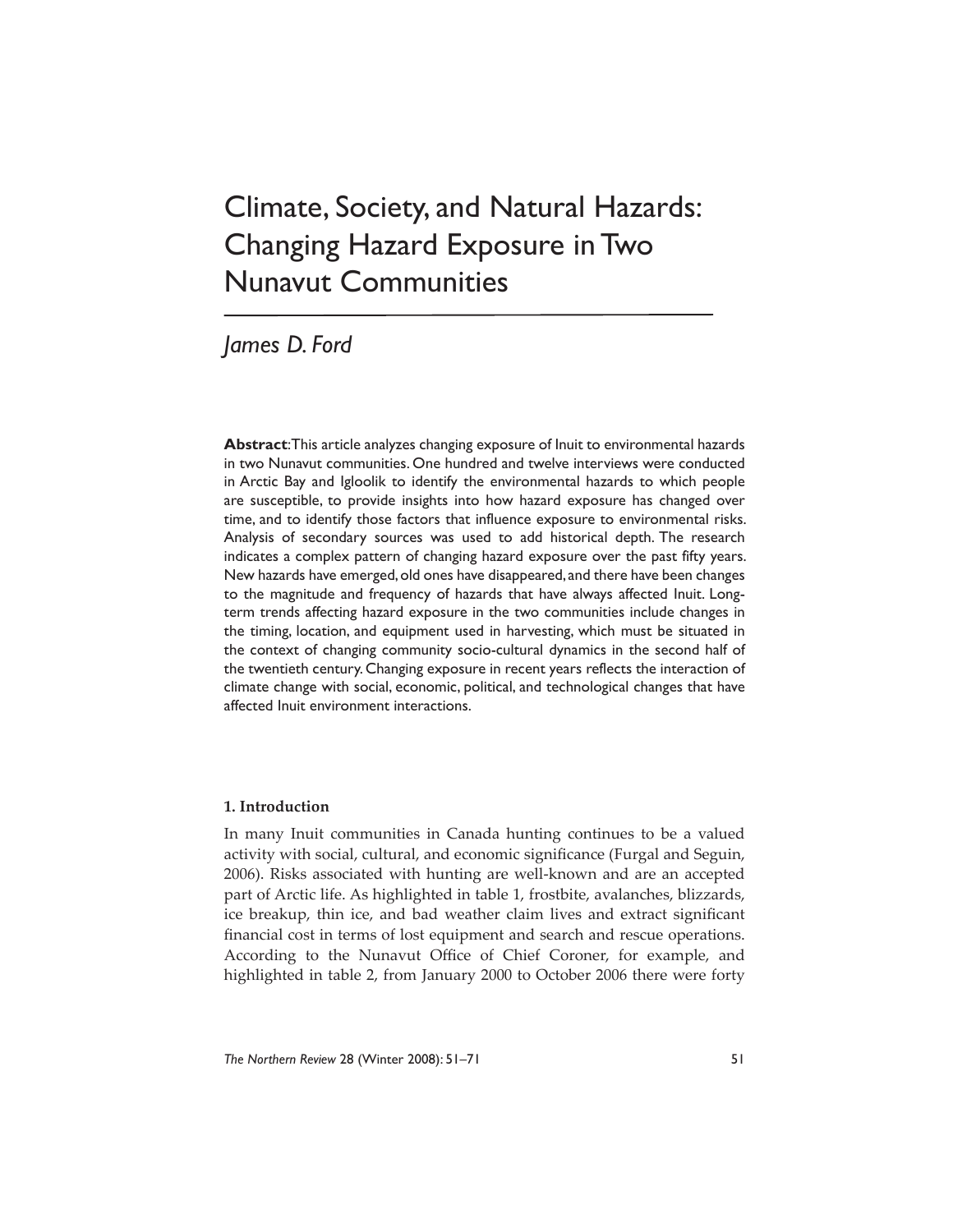recorded deaths associated with hunting and/or travelling on the land in Nunavut.

It has been argued that climate change over the last decade has increased the risks of hunting and using the land (Gearhead et al., 2006; Huntington et al., 2005). Indeed, among Inuit in Nunavut, there is widespread feeling that the climate is changing and increasing the hazardousness of hunting (Ford, 2005, 2007; Ford et al., 2007; Krupnik and Jolly, 2002). The link between climate change and changing hazard exposure, however, is not straightforward. Exposure to environmental hazards is also dependent on the characteristics of the human system, which influence how people interact with the environment (McLeman and Smit, 2006; Smit and Wandel, 2006), which in turn is affected by social, economic, political, and technological conditions. Changing exposure to environmental hazards in recent years, therefore, needs to be understood within a context of interacting climatic and societal processes and changes.

| Hazardous<br>condition | Date and location | <b>Notes</b>                                      |
|------------------------|-------------------|---------------------------------------------------|
| Avalanche              | January 2003      | I fatality, 3 injured rescued by helicopter after |
|                        | Pangnirtung       | avalanche buried hunting camp                     |
| Ice floe<br>breakup    | July 2000         | 52 people rescued by helicopter from an ice       |
|                        | Arctic Bay        | floe that broke off the landfast ice              |
|                        | January 2005      | 3 rescued by helicopter from ice floe that        |
|                        | lqaluit           | broke free from landfast ice                      |
| Thin ice               | October 2004      | 2 fatalities after snowmobile crashed through     |
|                        | Kugluktuk         | thin ice                                          |
|                        | January 2005      | Man rescued after snowmobile went through         |
|                        | Cape Dorset       | the ice                                           |
| Ice cracks             | December 2003     | 2 fatalities as skidoos plunged into open water   |
|                        | <i>Igloolik</i>   | on way to Hall Beach, I survivor                  |
|                        | May 2005          | 2 fatalities on ice when snowmobile plunged       |
|                        | Cape Dorset       | into open water after previous rescue             |
| Storm                  | February 2004     | Stranded hunters rescued on two separate          |
|                        | Cambridge Bay     | occasions                                         |

**Table 1.** Hazards associated with harvesting activities in Nunavut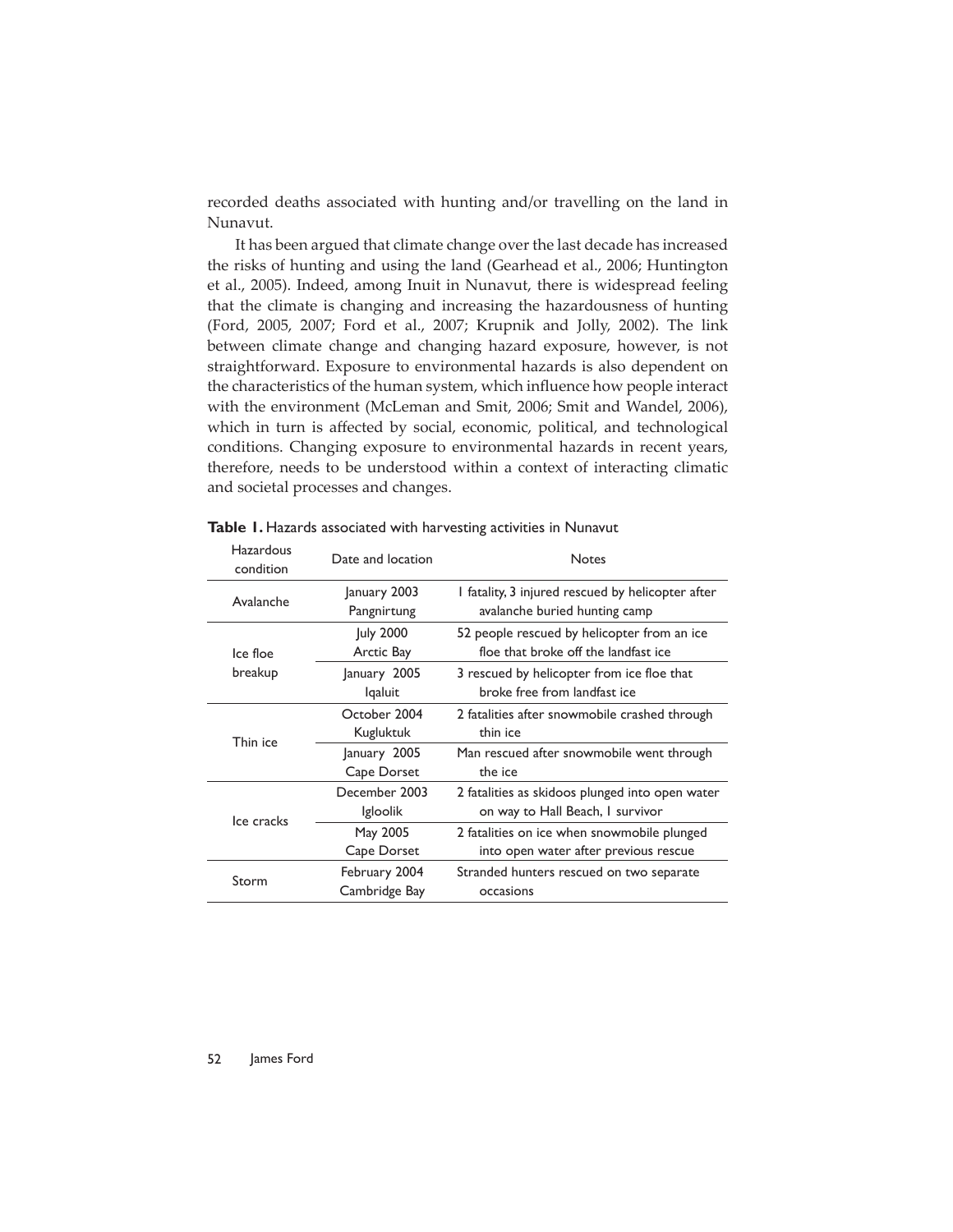| Circumstance                            | Number of deaths | % of total |
|-----------------------------------------|------------------|------------|
| Boating accident while hunting          | 5                | 12         |
| Through the ice while walking           | 7                | 5          |
| Other boating accidents                 | 5                | 12         |
| Snowmobile breakdown / exposure         | 5                | 12         |
| Snowmobile high speed / lack of control |                  | 21         |
| Lost on the land / hypothermia death    | 7                | 5          |
| Snowmobile and driver through ice       | 12               | 28         |

**Table 2.** Deaths related to hunting and use of the land between January 2000 and October 2006 (from Nunavut Office of the Chief Coroner)

This article synthesizes previous climate change research by the author and integrates historic data on Inuit-environment relationships, to analyze how and why exposure to environmental hazards has changed in the communities of Arctic Bay and Igloolik, Nunavut. Two communities are selected to permit a comparative analysis of changing hazard exposure. The focus is on naturally occurring conditions or events with the potential to create harm to Inuit while they engage in harvesting activities. The article begins by discussing the concept of hazard exposure and identifies the conceptual basis of the research presented in this article.

#### **2. Arctic Bay and Igloolik**

Igloolik is a coastal Inuit community of approximately 1,500 people located on Igloolik Island in northern Foxe Basin, Nunavut, Canada (figure 1). Located off the east coast of Melville Peninsula, the island and the mainland are characterized by a relatively flat topography. Arctic Bay is also a coastal Inuit community, located on north Baffin Island, Nunavut (see figure 1). The region around Arctic Bay is mountainous, and steep hills surround the settlement on three sides with a nearly land-locked bay on the fourth side. The community itself sits on a low gravel beach near the water. The community has a population of around 700 people. Both settlements have expanded rapidly since the 1960s, and their economies have shifted from being based largely on subsistence activities to mixed economies where both the informal and formal economic sectors assume an important role (Damas, 2002).

Harvesting of renewable resources is a valued activity in both communities (DSD, 2002; NWMB, 2004; Rasing, 1999; Reeves, 1993). In Arctic Bay, narwhal (*Monodon monoceros*), ringed seals (*Phoca hispida*), arctic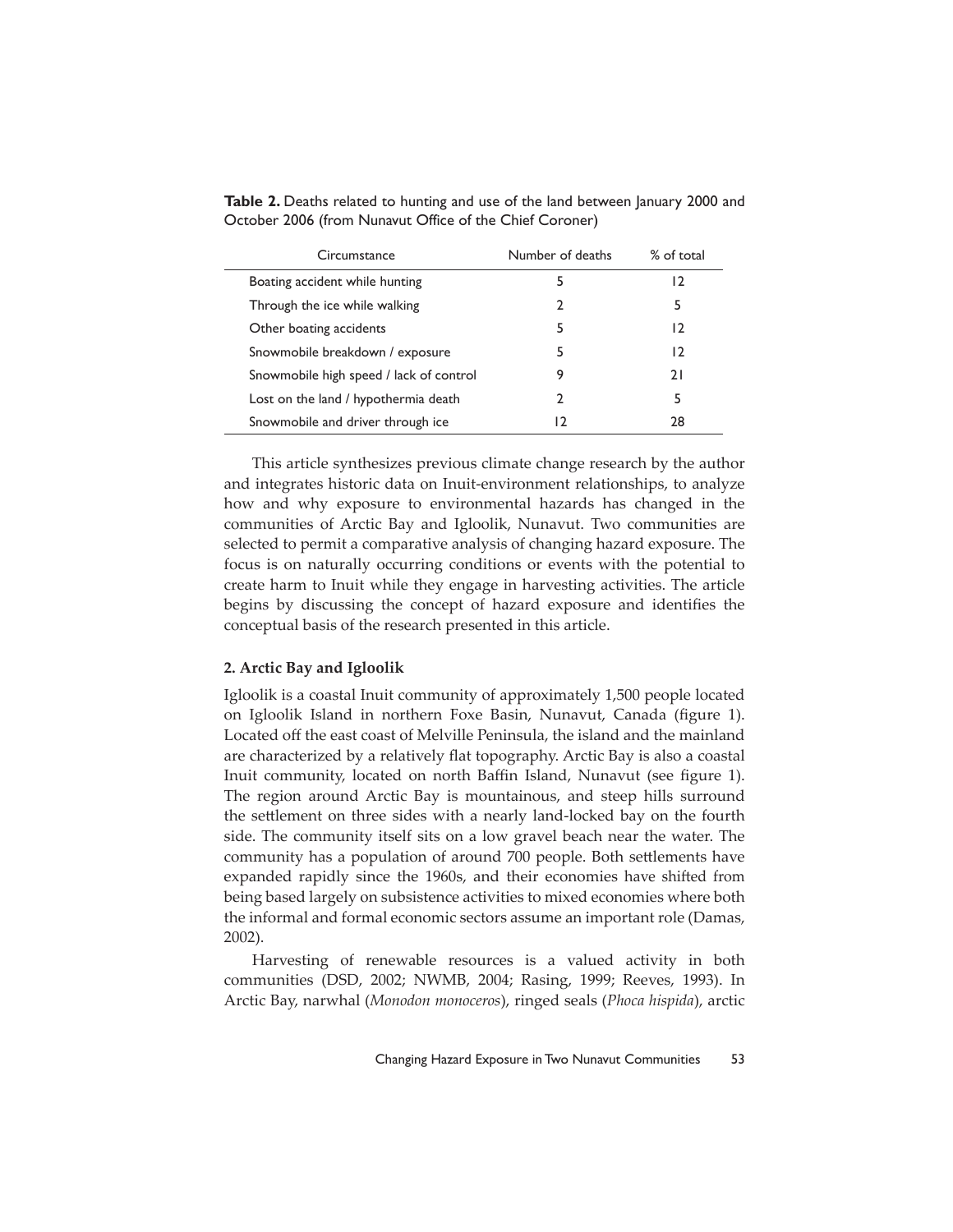char (*Salvelinus alpinus*), polar bear (*Ursus maritimus*), and caribou (*Rangifer tarandus*) are the mainstays of the wildlife harvest (NWMB, 2004) (table 3). Mainstays in Igloolik include walrus (*Odobenus rosmarus*), polar bear, ringed seal, caribou, char, and a variety of migratory birds during spring and summer (NWMB, 2004) (table 3). Except for the summer open water period, travel and harvesting in both communities are largely performed on sea ice. As highlighted in table 3, important differences in harvesting activities are also evident. Iglulingmiut (Inuit from Igloolik), for example, hunt walrus from the moving ice in winter, and offshore amongst the loose pack ice during summer, while there are few walrus in the Arctic Bay region.



**Figure 1.** Location of Arctic Bay and Igloolik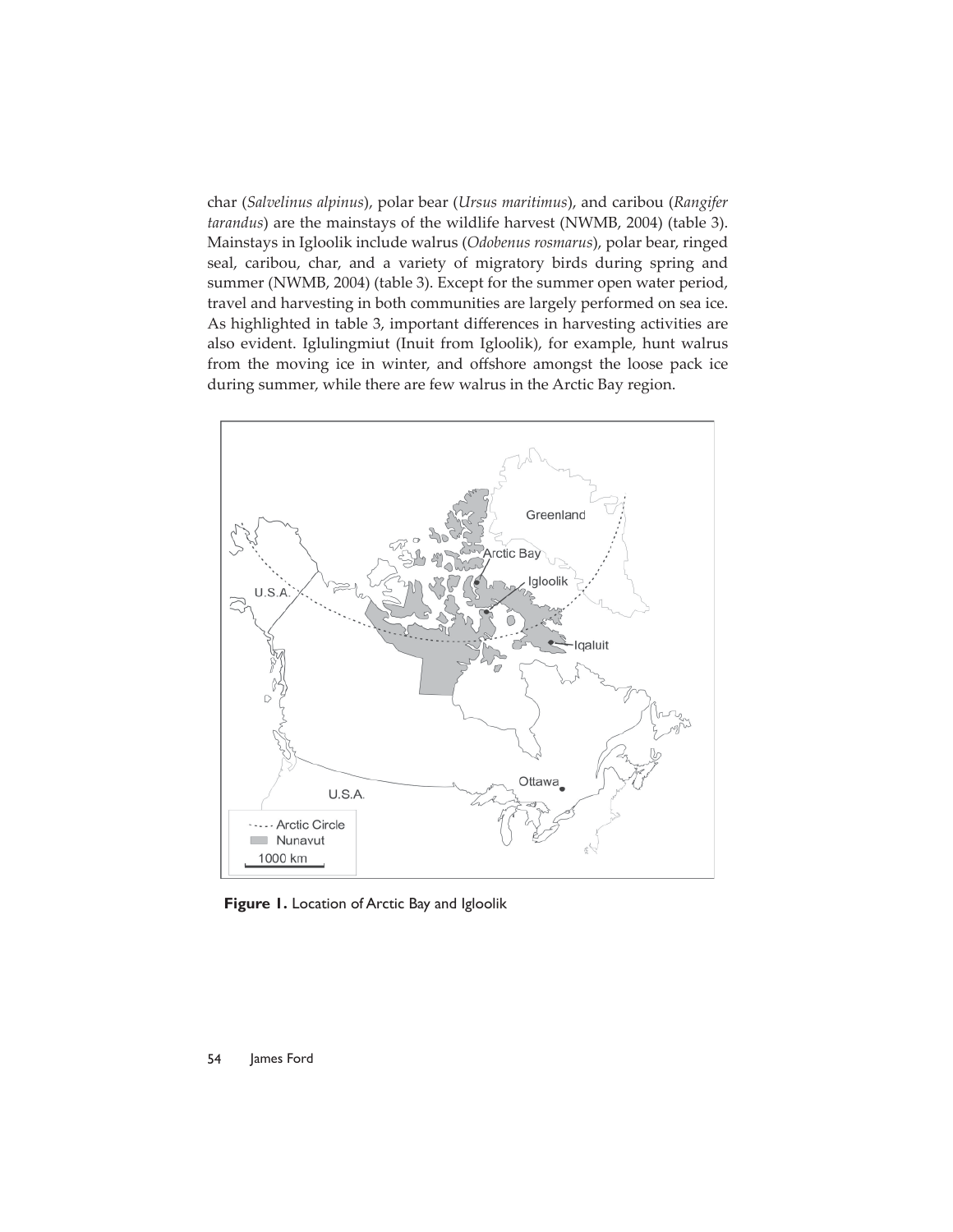| <b>Species</b><br>harvested | <b>Harvest details</b>                                                     | 1996-2001<br>mean harvest  |
|-----------------------------|----------------------------------------------------------------------------|----------------------------|
| Arctic char                 | All year from rivers (AB), all year from<br>mainland lakes (I)             | $10,237$ (AB)<br>13,842(1) |
| Caribou                     | All year (AB, I)                                                           | 778 (AB), 1701 (I)         |
| Narwhal                     | June-July from floe edge (AB), open<br>water summer (I)                    | 74 (AB), 2 (I)             |
| Polar bear                  | October-March on sea ice (AB, I)                                           | $II$ (AB), $I0$ (I)        |
| Ringed seal                 | All year from sea ice and open water<br>(AB, I)                            | 1,450 (AB), 1,799 (I)      |
| <b>Walrus</b>               | Mainly winter on ice and summer on<br>floating ice (I), opportunistic (AB) | $3$ (AB), 152 (l)          |

**Table 3.** Mainstays of the community harvest in Arctic Bay (AB) and Igloolik (I) and mean annual harvest for the period 1996–2001 (modified from NWMB, 2004)

Both communities share similarities in the risks they face while hunting: white-out, blizzards, thin ice, ice instability, rain during winter, rough water in summer, and strong winds. There are also important differences. The mountainous nature of the Arctic Bay region creates risks such as rockfalls and landslides. In the Igloolik region, the lack of visual distinctiveness of the topography creates the potential for hunters to get lost without the navigational aids provided by mountainous terrain. The timing at which hunters interact with certain environmental risks also differs. In Arctic Bay, hunters face the possibility of getting stranded on drifting ice when it detaches from the landfast ice during the late spring floe edge narwhal hunt (Ford, 2006b; Ford et al., 2006b). In Igloolik, the harvest of walrus on the moving ice during winter exposes them to the risk of being stranded if the wind changes to the north/northeast, blowing the moving pack ice away from the landfast ice (Ford, 2006a).

#### **3. Hazard Exposure**

#### *3.1. Conceptualization of Exposure*

Much of the research on exposure to environmental hazards in the Arctic has focused on characterizing the nature of geophysical processes that pose risks, including the magnitude, frequency, spatial dispersion, duration, speed of onset, timing, and temporal spacing of physical conditions (Burgess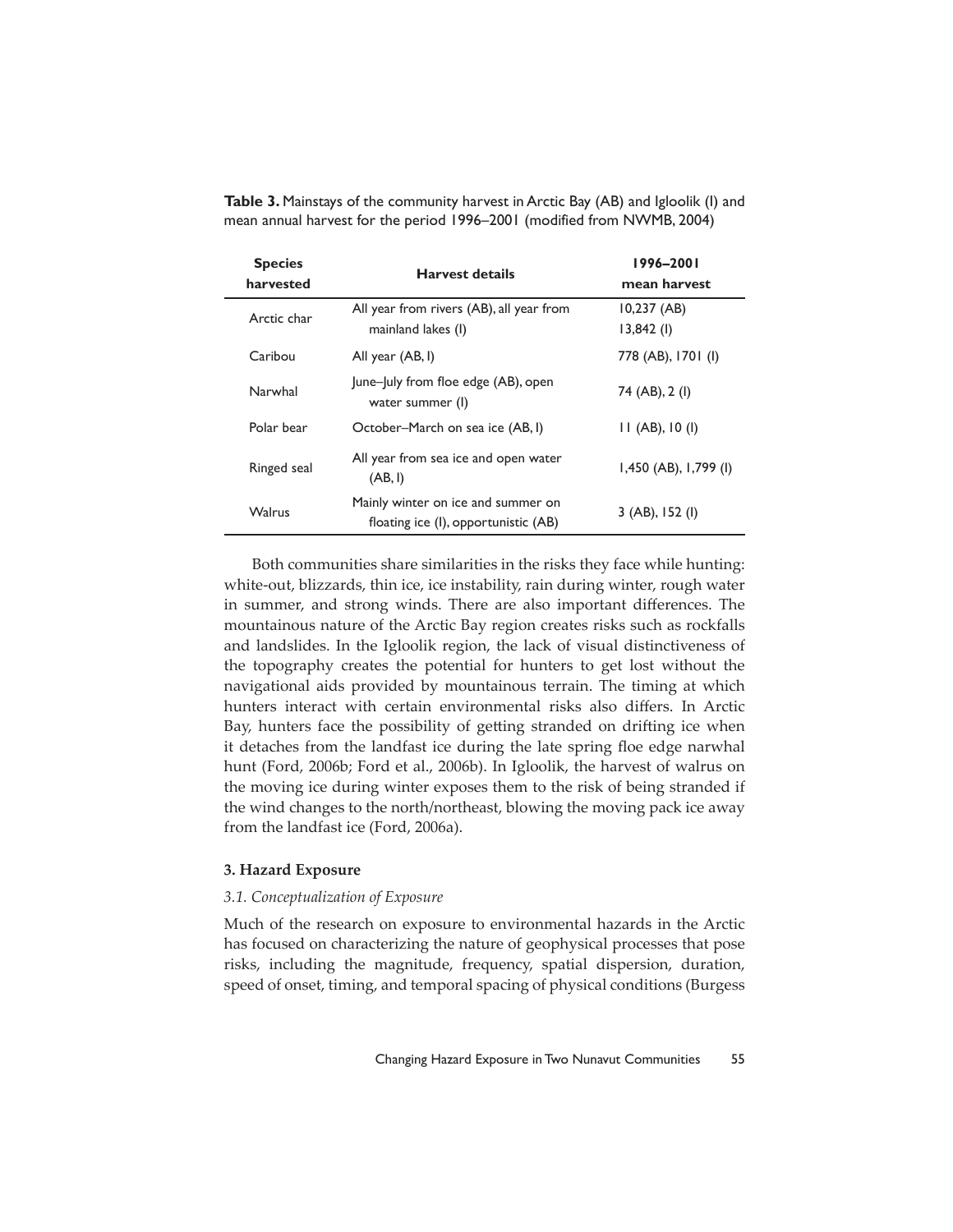et al., 2000; Cohen, 1997; Nelson et al., 2002; Shaw et al., 1998). This work has significantly increased our understanding of the physical processes that influence hazard exposure.

Exposure, as conceptualized here, however, is not only the presence of some external stress, but is dependent on both the characteristics of the community and on the attributes of the environmental stimulus; it reflects the susceptibility of people and communities to environmental conditions (McLeman and Smit, 2005). The nature of the community concerns its location and structure relative to the environmental risks. Increasing exposure of Inuit communities to hazards since the 1950s, for example, reflects, in part, infrastructural development and urban expansion (Ford and Smit, 2004). The nature of the community also concerns how people behave with respect to environmental conditions. In Arctic communities, different species will be harvested in different locations at different times of the year on account of individuals' knowledge of the environment, past experience, differential time constraints, and access to technology (Ford et al., 2006b). Indeed, exposure is dynamic, changing as the community changes its characteristics relative to the environmental conditions, and changing as the stimuli themselves change. It also reflects human and biophysical conditions and processes operating at broader scales, which influence community social, economic, and political status (Ford et al., 2006b). Environmental change interacts to affect the characteristics of climate related conditions, changing the nature of the potential risks posed.

#### *3.2. Community-Based Research Methods*

To assess exposure and how it has changed over time, this article uses the approach of Ford and Smit (2004) and starts with the community itself. It incorporates the knowledge and observations of local residents to: 1) identify those environmental conditions that represent hazards, 2) provide insights into how they have changed over time, and 3) identify those factors that influence exposure to environmental risks. To this end, 112 semi-structured interviews were conducted with a cross-section of community members between 2004 and 2006. The data collection was undertaken with Inuit colleagues, with interviews conducted in Inuktitut and English. A second field session was undertaken in spring 2005 and fall 2006. The results and interpretation from the first field session were evaluated and reviewed with people interviewed during the first trip, and presented to both communities. Analysis of secondary sources was used to add historical context on how communities experience and manage environmental hazards and to document change over time.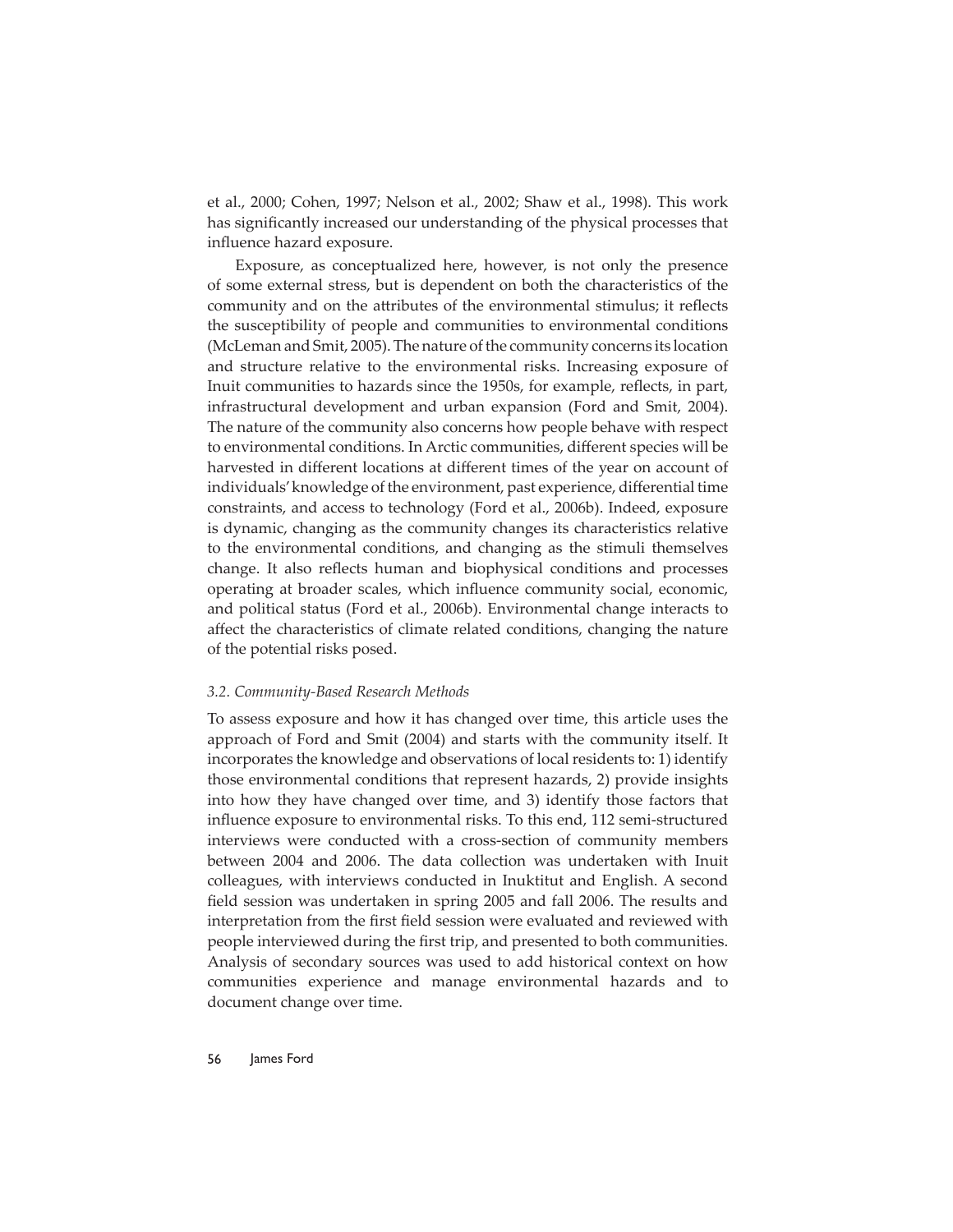#### **4. Changing Exposure to Hazards**

Over the past fifty years, exposure to hazards has altered significantly in Arctic Bay and Igloolik as a result of changes in how Inuit interact with the environment, and, more recently, changing climatic conditions. These trends have significantly affected exposure to environmental hazards.

#### *4.1. Societal Change*

As in other parts of the eastern Canadian Arctic, and Arctic Canada as a whole, there have been significant societal changes in Arctic Bay and Igloolik. With the exception of Christianity, introduced to the area in the 1920s, these changes have largely been experienced in the later half of the twentieth century (Ford et al., 2006a). These have included the introduction of legal and administrative government structures; the settlement of seminomadic groups in centralized permanent villages; the development of formal economic sector activities alongside the traditional; participation in, and dependence on, external markets; compulsory schooling for children; and population growth (Bisset, 1965; Brody, 1976a, b; Crowe, 1969; Mary-Rousselliere, 1984; Rasing, 1994, 1999). In Arctic Bay, the operation of a zinc mine at nearby Nanisivik from 1976 to 2002 provided employment and income to the community, acting as a catalyst in the social transformation of Inuit life in the region, including the creation of an uneven distribution of wealth in the community (DSD, 2002). In the Igloolik region, the building and operation of Distant Early Warning Sites (DEW), beginning in the 1950s, likewise played an important role in changing Inuit livelihoods (Crowe, 1969). These societal changes, as highlighted in this section, have impacted on harvesting behaviour, in turn, affecting hazard exposure.

*4.1.1. Hunting technology.* There has been significant change in technology used in hunting since the 1950s. Settlement of semi-nomadic hunting groups in fixed communities in the 1960s resulted in the increased use of, and dependence on, imported technology such as snowmobiles (beginning in the early 1960s) and motorized boats (beginning in the mid to late 1950s) to enable travel beyond the limited zone of exploitation imposed by fixed settlement (Condon et al., 1995; Crowe, 1969; Wenzel, 2004). Other technology adopted for harvesting includes Very High Frequency (VHF) radios and, more recently, Citizen's Band (CB) radios, Global Positioning Systems (GPS), personal location beacons—and hunters (particularly in Arctic Bay) now consult satellite images of the sea ice prior to travel. As Ford et al. (2006a, b) argue, the adoption of these modern technologies has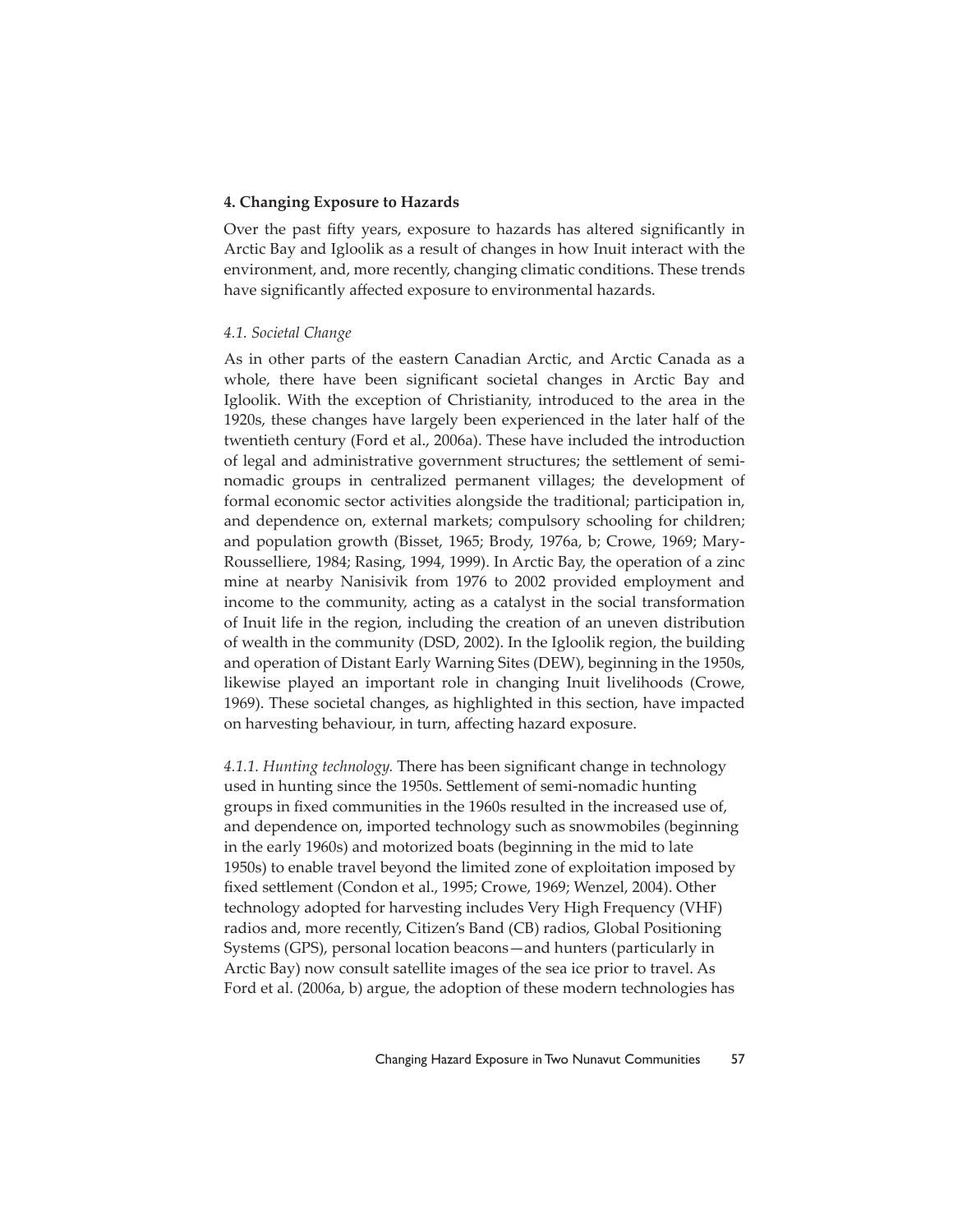occurred in the context of decreasing time availability for hunting due to participation of hunters in the formal economic sector, the requirements of hunting with snowmobiles and motorized boats, the perceived safety that many of these devices provide, and a reduction in land based skills, especially among younger generations.

The adoption of new technology and equipment has had implications for harvesting. On the one hand, if used properly, as Ford et al. (2006a; 2006b) and Aporta and Higgs (2005) note, they confer improvements in safety and reduced susceptibility to environmental hazards. VHF radios allow the community to be contacted in case of an emergency, personal location beacons have saved lives by enabling rescue teams to locate lost or injured hunters, GPS makes navigation by boat easier, larger and faster boats offer more protection than kayaks when hunting in open water, snowmobiles allow land to be reached rapidly if the ice disintegrates, and satellite images allow hunters to identify dangerous areas to avoid prior to travel.

Technology, however, has created new hazard exposures and exacerbated old ones. The replacement of dog teams with snowmobiles, beginning in the 1960s, for instance, has increased the dangers of travelling on ice. Snowmobiles, unlike dogs, cannot sense dangerous ice and travel is particularly dangerous in fall when there is snow-covered thin ice.

> The dog teams know the thin ice and the thicker ice so [people] know that they [are] walk[ing] through thin ice. Snowmobile doesn't say, "Alert! This is thin ice." So it's more dangerous [by snowmobile] than by dog team. (Herve Paniaq, Igloolik, quoted in Ford et al. [2006a])

> [When travelling by snowmobile] I wouldn't be much aware of the environment. (Jobie Attitaq, Arctic Bay)

Since the introduction of snowmobiles, both communities have experienced fatal accidents where hunters have been unable to identify ice thickness and have gone through thin ice. In Arctic Bay in 1978, for instance, a young hunter was killed when his snowmobile plunged through the ice only a short distance from the community. His brother, who was riding with him, was lucky to survive. In many hunting accidents involving snowmobiles, speed often increases the risks; noticing thin ice or open water is difficult when travelling at 80 km/hr. This is reflected in reported deaths for Nunavut between January 2000 and October 2006: nine involved high speed and a loss of control.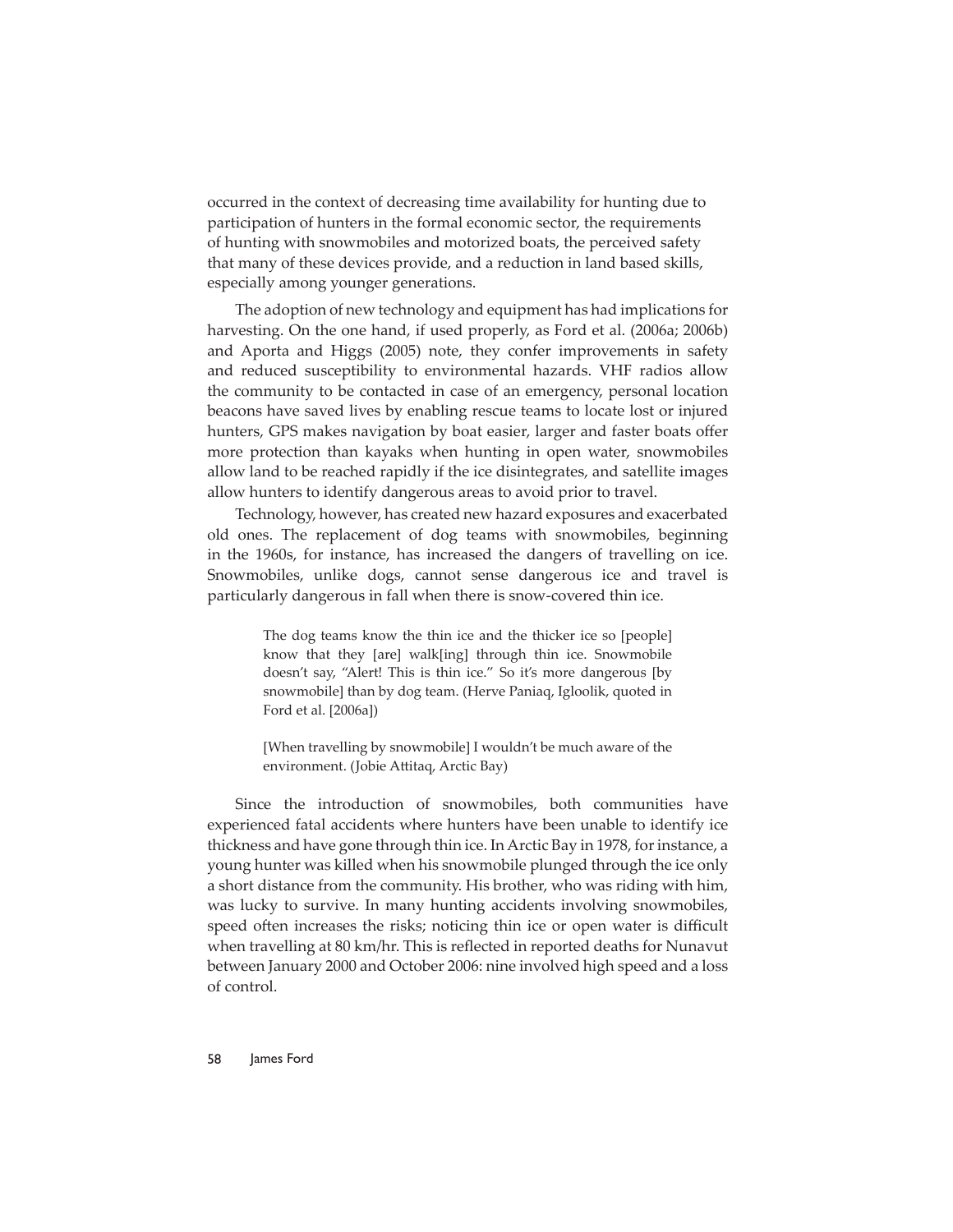Other mechanized equipment, including the use of larger, more powerful motorized boats, has also created new risks. The majority of modern boats are significantly heavier than the smaller, less powerful ones used previously; in early fall, when the ice is forming, it is almost impossible to haul these larger boats onto ice pans to avoid being crushed by moving ice. The more powerful boat engines also create risks associated with speed. In Igloolik in summer 1990, six hunters were killed when their boat hit submerged ice; it was determined that a combination of fog and incautious speed were principal factors in this accident (MacDonald, pers:comm.).

In Igloolik in particular, community members expressed concern regarding the widespread use of GPS and its implications for safety while hunting. GPS was first introduced in the 1990s, but had limited use until 2000 when the Hunters and Trappers Association made user-friendly devices available at subsidized cost. GPS is now in widespread use. Concern was expressed regarding the perception of safety among its users. GPS allows successful travel with limited knowledge about navigation and about the environment (Aporta and Higgs, 2005). Consequently, some young and inexperienced hunters now travel alone and to locations where they would not have previously gone.

> We go to areas where we wouldn't normally go because we are assured [by the GPS] we will know where we are. (Nick Arnatsiaq, Igloolik)

While inexperienced hunters often avoid travel at dangerous times (ice breakup and freeze-up) and to dangerous locations (the floe edge or moving ice), even travel along well used and perceived "safe routes" can be dangerous if the GPS fails and traditional navigation skills are not known.

> GPS enhances your navigation, but if it runs out of batteries it doesn't enhance navigation, it disables you. It can be your blessing and your downfall at the same time. (Theo Ikkumaq, Igloolik, quoted in Ford et al. [2006a])

This over-reliance on GPS is reinforced by a lack of knowledge of how to operate the GPS. Many GPS users tend to travel straight routes with few waypoints that follow the fastest course from A to B. These are rarely the safest routes and may cross through thin ice or areas of rough ice. This is particularly problematic for inexperienced hunters who are not as knowledgeable in the location of dangerous areas or skilled in determining how safe it is to travel over thin ice. Use in this way creates potential for accidents to occur. Arctic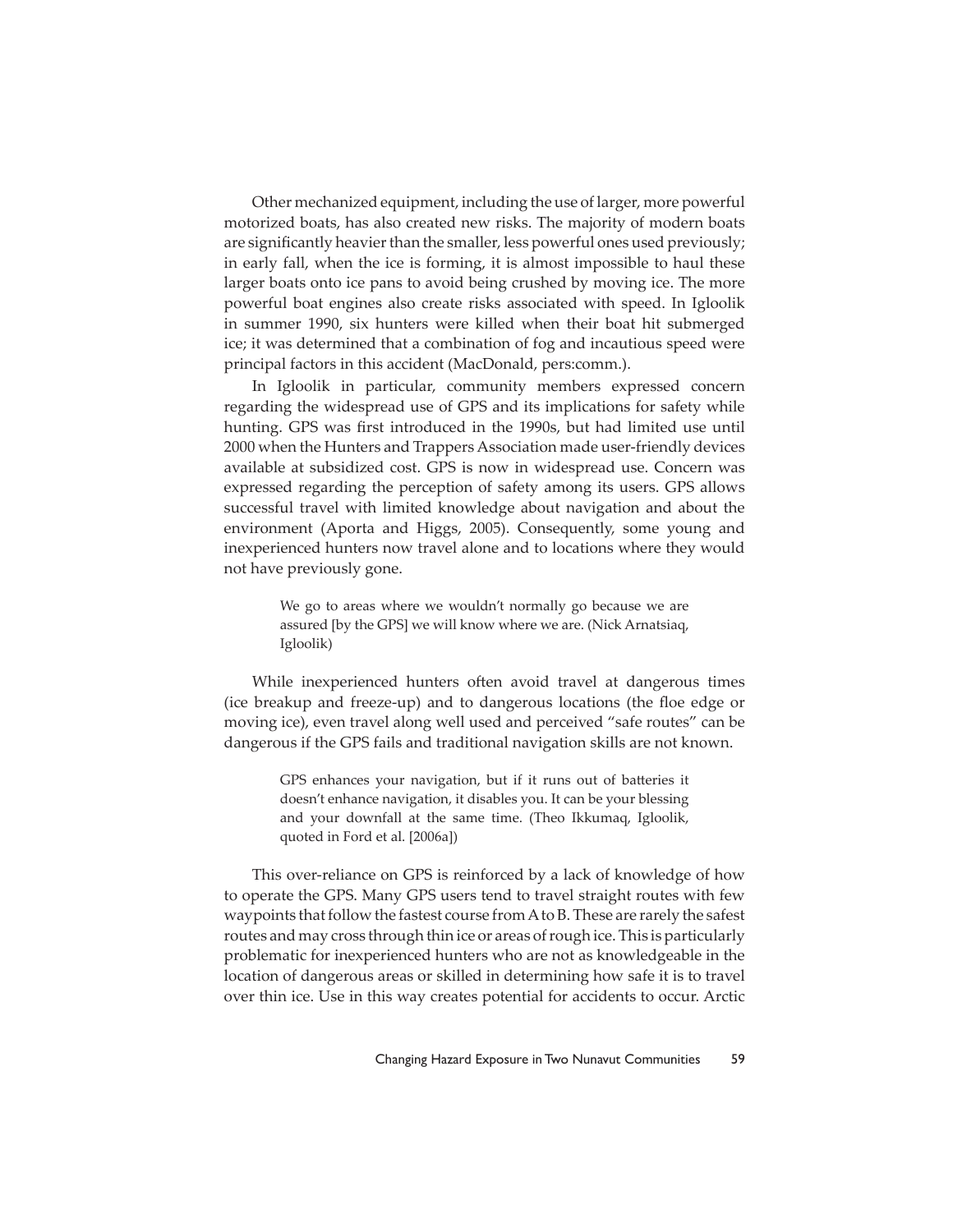Bay residents had fewer concerns over the use of GPS. The mountainous topography punctuated by deep fjords makes navigation easier than on the visually indistinctive landscape near Igloolik. Consequently, few Arctic Bay hunters use GPS on a regular basis, using it mainly to aid navigation in low visibility.

Additional risks are created by the costs of purchasing and operating mechanized equipment. Snowmobiles and boats represent a large capital investment, especially for those who have limited access to financial resources. In recent years, rising gas and commodity prices have stressed household finances in both communities to the extent that many hunters are struggling to afford equipment operating costs. In 2006, for example, interview participants noted taking as little gas as possible when making hunting or recreational trips and reducing the amount of spare gas taken due to cost. Consequently there have been instances in both communities where snowmobiles have run out of gas, particularly in Igloolik in fall 2006 when gas prices in November spiked and a late freeze-up, combined with the location of caribou at some distance from the community, forced hunters to travel further to hunt (figure 2). Running out of gas can be a serious incident if hunters do not have adequate clothing or survival skills: between January 2000 and October 2006 five deaths in Nunavut documented by the Nunavut Office of the Chief Coroner were related to snowmobile breakdown and death via exposure (table 2). In this manner, as depicted in figure 2, economic forces stemming from global trends have affected hazard exposure at the local level, and in the case of Igloolik in 2006 interacted with sea ice conditions and caribou location to exacerbate hazard exposure.

*4.1.2. Risk-taking behaviour.* Inuit risk assessment when making decisions regarding hunting has also changed in other ways with people now more likely to harvest in spite of poor weather or ice conditions. Ford et al. (2006a) argue that this is partly due to the reduced time available to harvest. Indeed, many hunters now balance full- or part-time jobs with hunting activities. Time off from work, which is used for hunting trips, has to be scheduled in advance (Ford et al., 2006b). Weather or safety concerns may, therefore, be superseded by consideration of time availability when harvesting decisions are made (Aporta, 2004).

> If the guy goes out hunting during holiday or weekend he has to rush [back to the community] whether [it is] bad weather or not. (David Kalluk, Arctic Bay)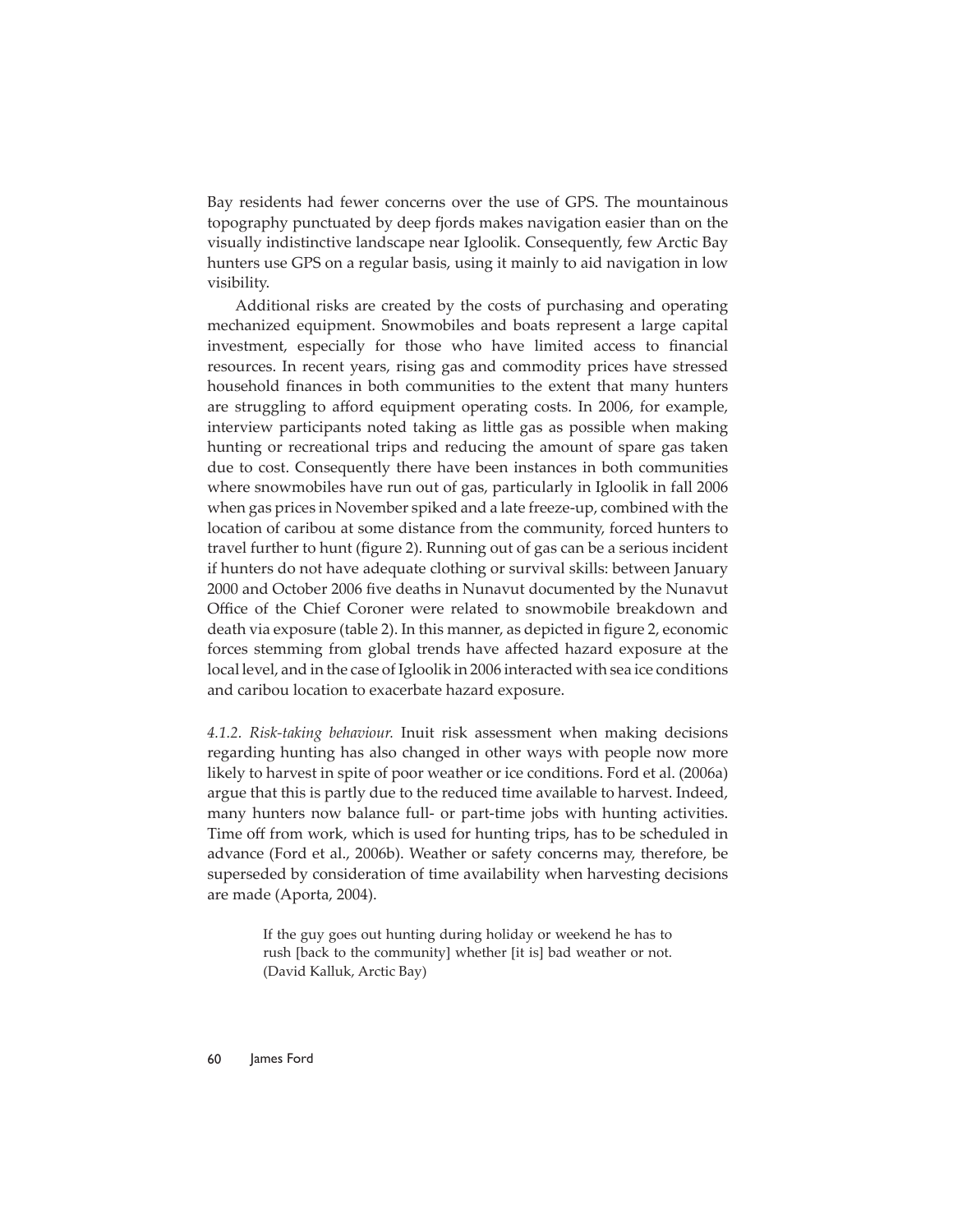More risk-taking behaviour is associated with technological developments. Interviews indicated that GPS, VHF radios, and the functioning of a community search and rescue group have resulted in less caution and overconfidence.

> [With these new technologies] we take more chances. (Nick Arnatsiaq, Igloolik)

Hunters are now travelling and hunting in conditions that would have traditionally been considered dangerous. In Igloolik, for instance, Beaubier et al.'s (1970) work on hunting behaviour in the late 1960s concluded that wind and visibility were major constraints to hunting. While true to a certain extent today, many community members now go out in conditions previously considered unsuitable. Indeed, during field work in November 2005, the author witnessed people departing to hunt during a near zerovisibility blizzard. In interviews the following week, elders described this rarely occurring in their youth despite their almost complete reliance on traditional foods. Today those who work during the week are more willing to harvest on the weekends, whatever the weather, if it is the only time they have available.



I think some people will now go out when they wouldn't normally go out. (James Ungalak, Igloolik)

**Figure 2**. Hazard exacerbation in Igloolik as a consequence of gas price increase, sea ice conditions, and caribou location in 2006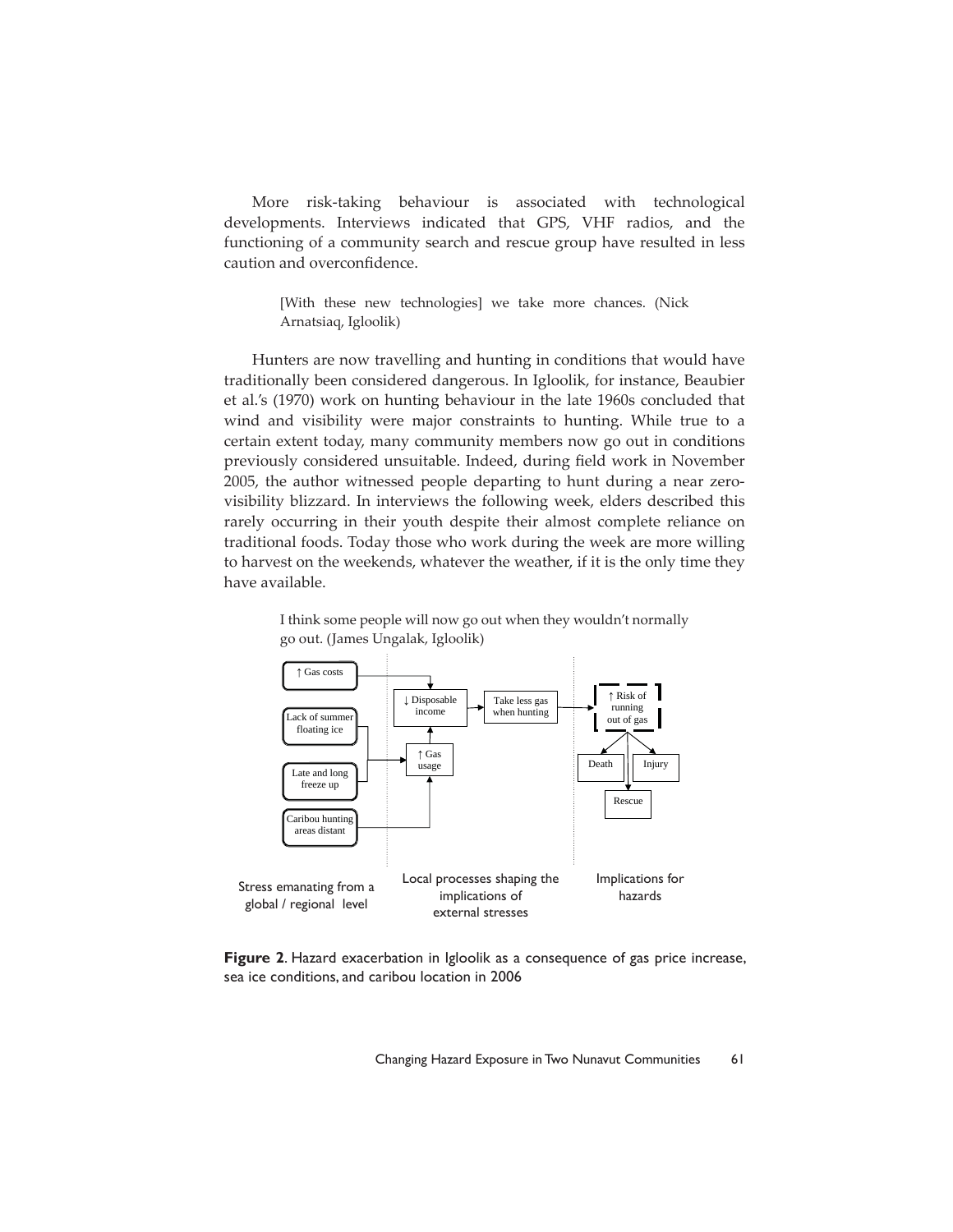Risk-taking behaviour is also linked to de-skilling and incomplete transmission of knowledge for safe hunting among younger generations. As Ford et al. (2006a, b) and Henshaw (2007) note, many younger generations do not have the knowledge to travel safely, including the ability to locate dangerous areas on the ice, identify precursors to hazardous conditions, or judge whether it is safe to go hunting.

> It is more dangerous for [the younger generation] because they don't know the conditions, what to avoid. (Kautaq Joseph, Arctic Bay)

> Nowadays [the younger people] just want to go out without realizing what the weather is going to be like. (Peter Awa, Igloolik)

This is reinforced by equipment such as snowmobiles and new technology, which enable young hunters to go hunting without the years of experience required to operate a dog team and navigate using traditional wayfaring methods (see MacDonald 1998, Aporta and Higgs 2005). A case in 2003, for instance, where two young Inuit from Igloolik drowned when their snowmobile went over a newly formed crack on the ice, has been linked to speed of travel, lack of experience, and risk-taking behaviour.

4.1.3. Timing of harvesting activities. Over the last fifty years there have been changes in the seasonal cycle of harvesting activities. In Arctic Bay, in particular, the result has been a significant increase in exposure to hazards associated with use of the sea ice.

During the 1950s, the majority of Inuit in the Igloolik and Arctic Bay area lived in semi-permanent camps characterized by seasonal dispersion according to the availability and location of animals. Commodities required from southern markets, including ammunition, rifles, tea, and whale boats, were obtained through the trading of skins and fur (Crowe, 1969; Damas, 2002; Freeman et al., 1998; Wilkinson, 1955). The "camp system" persisted until the late 1960s, by which time the majority of people had moved to the fixed settlements. With settlement in fixed communities came the need for mechanized equipment to access hunting locations. Initially, equipment was bought by trading skins and furs. Increased prices of equipment combined with declining markets in Europe for seal skins (Wenzel, 1991), however, resulted in the importance of securing an income from different sources to support harvesting. In Arctic Bay, this resulted in the commercial exploitation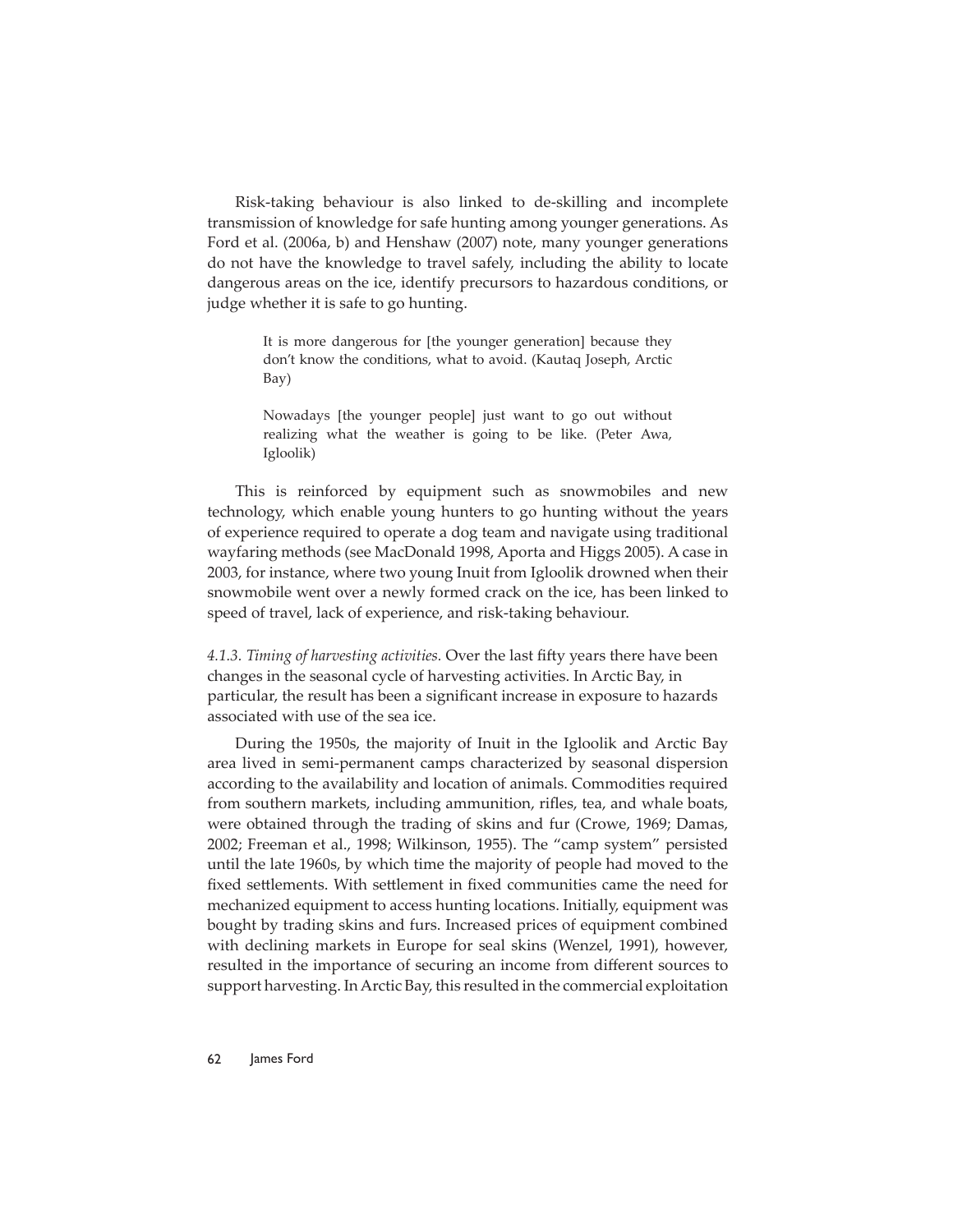of narwhal for its ivory tusk, beginning in the early 1970s (Ford, 2006b; Reeves, 1977). In response, Narwhal Protection Regulations were issued in 1976 by the Canadian government to limit the catch of this commercially important species (Kemper, 1980; Reeves, 1977; Roberge and Dunn, 1990). The regulations prohibited the killing of newborn calves or females accompanied by a calf, and introduced an annual quota (Reeves, 1977). As a result of these two trends, and facilitated by the availability of snowmobiles allowing rapid access, hunters attempt to maximize their chance of catching narwhal before the quota expires by hunting them as soon as they arrive in the region. This usually occurs during June and July from the edge of the ice that is anchored to the shore (known as the floe edge) when the ice is breaking up (Ford, 2006b; Ford et al., 2006b). Traditionally, hunters avoided this time, waiting for the narwhal to migrate closer to the community where they can be hunted close to the shore and safely (Wilkinson, 1955; Brody, 1976; Kemper, 1980; Freeman et al., 1998). The floe edge is a highly unstable environment and breakup is the most dangerous time to be on the ice (MSC, 2004).

> When I was growing up, the elders used to tell us not to do the narwhal hunting at the floe edge. (Kik Shappa, Arctic Bay)

The narwhal hunt is extremely popular, attracting the younger generations as well as the more experienced hunters. Hunting at the floe edge during breakup, however, has increased susceptibility of getting stranded on drifting ice when it detaches from the landfast ice (ice that is attached to the land). This happened numerous times in recent years, including in 2000 when fifty-two stranded hunters had to be rescued by helicopter, losing most of their equipment in the process (George, 2000). Climate change has increased the dangers of hunting at the floe edge by affecting the stability of the ice and wind predictability (see section 4.2).

In Igloolik, the location and timing of harvesting remains largely unchanged from the camp system. People avoid hunting or travelling on the ice during breakup, for instance, in line with traditional practices. This significantly reduces exposure compared to Arctic Bay. There are departures from the past in Igloolik, however. The most important concerns the location of the settlement with respect to hunting areas. During the camp system, the distribution of camps placed each settlement group in an area that off ered a full range of animal species and a full cycle of seasonal activities (Crowe, 1969; Ross, 1960). By the late 1960s, however, the majority of Inuit in the region moved to the settlement at Igloolik. The location of the new settlement, however, as Anders (1965) notes, "is not one at which any large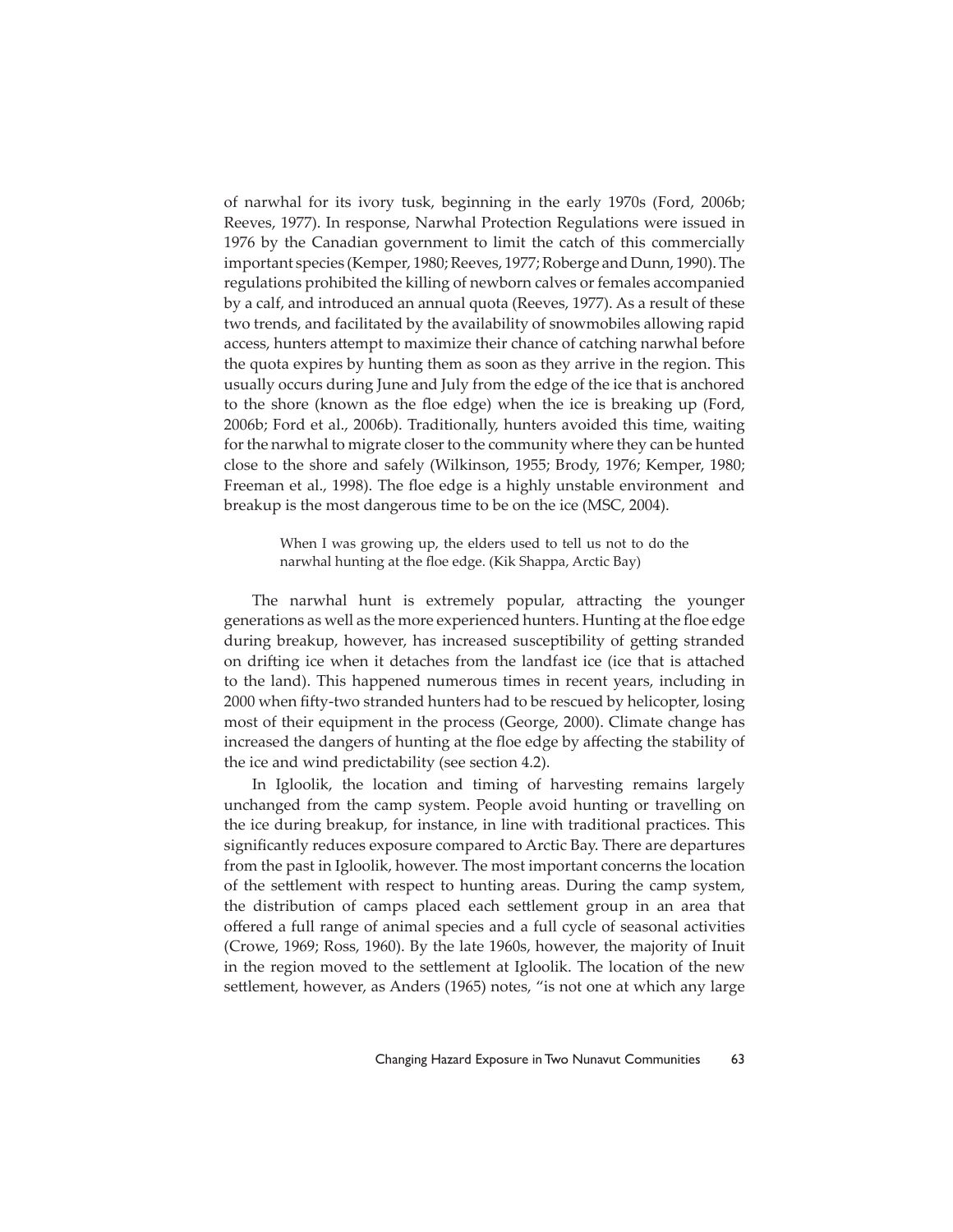number of self supporting Eskimo hunters would have chosen to live in order to exploit to their best the advantages of local resources." In the openwater season the bay at Igloolik is often covered with floating ice that gets trapped for prolonged periods when there is a southerly or easterly wind, making it difficult for hunters to get out in their boats; and the island is cut off from hunting areas on the mainland and Baffin Island during ice freezeup and breakup when it is not possible to use snowmobiles or boats. With little hunting on Igloolik Island, hunters are stuck in the community during this period (Aporta, 2002). There have been cases in fall where hunters, eager to access hunting locations, have gone on the ice prematurely and have had accidents, or have been stuck on the mainland when the ice suddenly broke up.

> They try to go to the mainland even if there is thin ice, even if the ice is wavy. (Anonymous, Igloolik)

Changing climatic conditions are increasing the dangers of ice travel at this time of year (see section 4.2).

#### *4.2. Changing Climatic Conditions*

There is widespread feeling among Inuit in Igloolik and Arctic Bay that climatic conditions have been changing beyond expected natural fluctuations and variability since the 1990s (table 4) (Ford et al., 2006a; Ford et al., 2006b; Nickels et al., 2006). Community observations are supported by regionalscale instrumental records (Dumas et al., 2005; Moore, 2006; Noonan et al., 2005). These changes have exacerbated the risks associated with harvesting and have created new risks.

*4.2.1. Climate change and increasing hazardousness.* As Ford et al. (2006a, b) argue, climate change is challenging Inuit knowledge and understanding of the environment, specifically the ability to evaluate risks. With the visual clues of weather and wind becoming more difficult to read, identifying precursors of hazardous conditions is increasingly difficult. Prediction is essential as the ability to anticipate and respond to dangers, opportunities, and changes, is important for safe travel. Strong winds, for example, can be dangerous while boating on exposed water in the summer, can cause whiteout conditions in winter, and can cause the pack ice to suddenly detach from the landfast ice. According to community members, the weather was fairly predicable over the past several generations. In recent years, however, there have been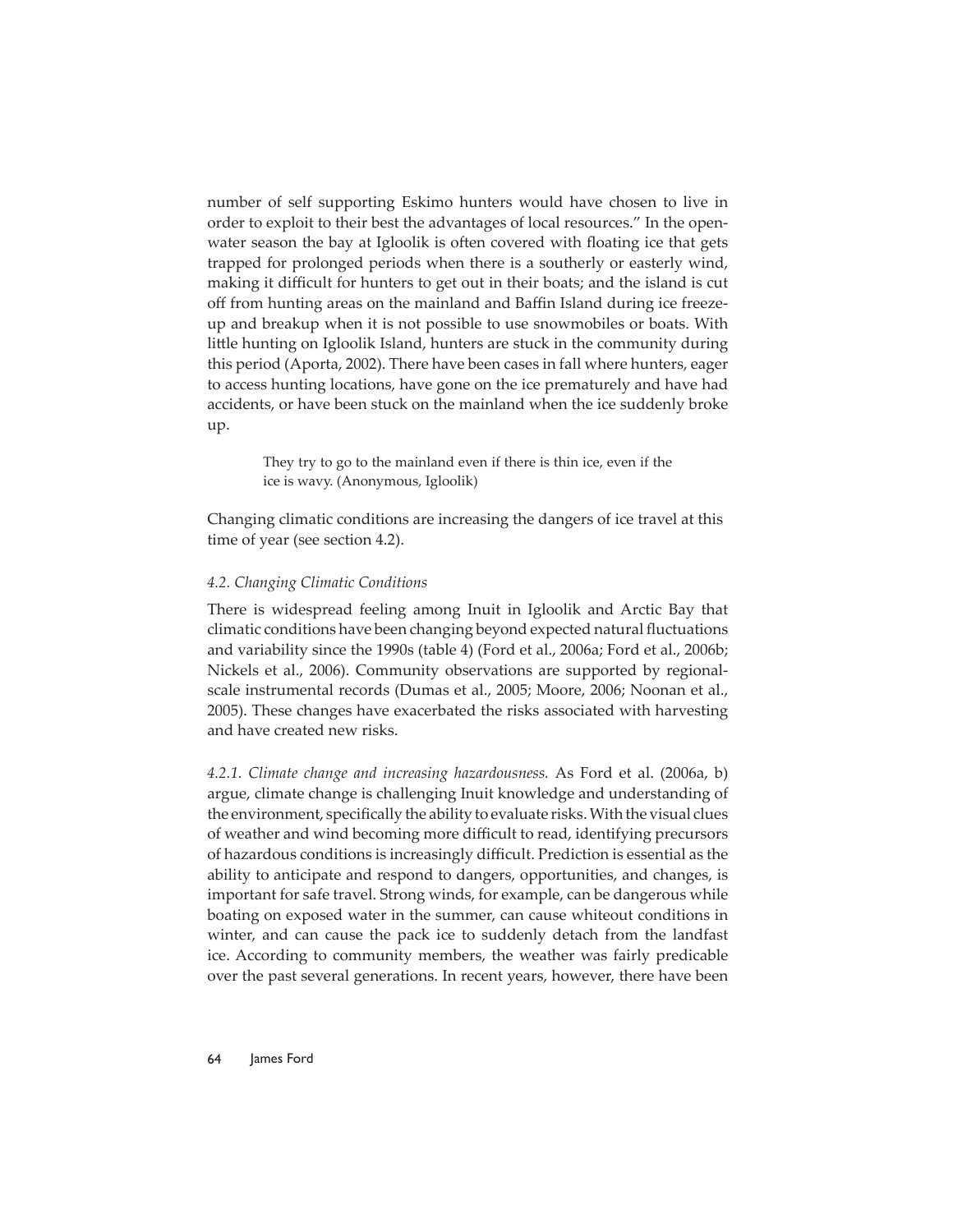incidents in both communities where sudden and unexpected changes have stranded hunters on the land.

> Nowadays my traditional knowledge, I can't use [this] knowledge now. (Lisha Levi, Arctic Bay)

In Arctic Bay, the risks are particularly acute for those who hunt narwhal at the floe edge during breakup. In late spring 2000, for instance, as discussed in section 4.1.3, fifty-two hunters were caught by surprise when a strong wind from the south detached the ice they were on from the landfast ice and pushed them down Admiralty Inlet (Ford, 2005).

> A lot of people didn't realize that there's going to be a strong wind from the south. (Levi Barnabas, Arctic Bay)

In Igloolik, the changes have increased the risks for those who hunt walrus on the moving pack ice. Sudden changes in wind direction from the south/southwest to northwest have stranded hunters on drifting ice and have resulted in the loss of expensive hunting equipment (Ford et al., 2006a).

Unpredictable weather is also a problem for those who travel and hunt by boat during the summer open-water period. Hunters have been caught out in small boats by unexpected strong winds and have had to return quickly to shore. Others have been forced to spend extra, unplanned nights on the land waiting for conditions to improve to allow safe travel.

> The wind … when you [are] out hunting brings a lot of problems when you [are] not prepared for it. (Koonoo Muckpaloo, Arctic Bay)

Community members also indicated changes in the condition of the ice, including later and longer ice freeze-up, earlier breakup, thinner ice, more snow on the ice, and new areas of open water. Snow covered, thin ice presents a potential hazard, particularly in fall, and hunters have noticed more snow on the ice recently. There have been numerous cases in recent years where hunters have gone through unusually thin ice and lost their snowmobiles. Olayuk Kigutukarjuk of Arctic Bay and her husband, for instance, were lucky to survive when their snowmobile plunged through thin ice hidden by snow (Ford, 2005).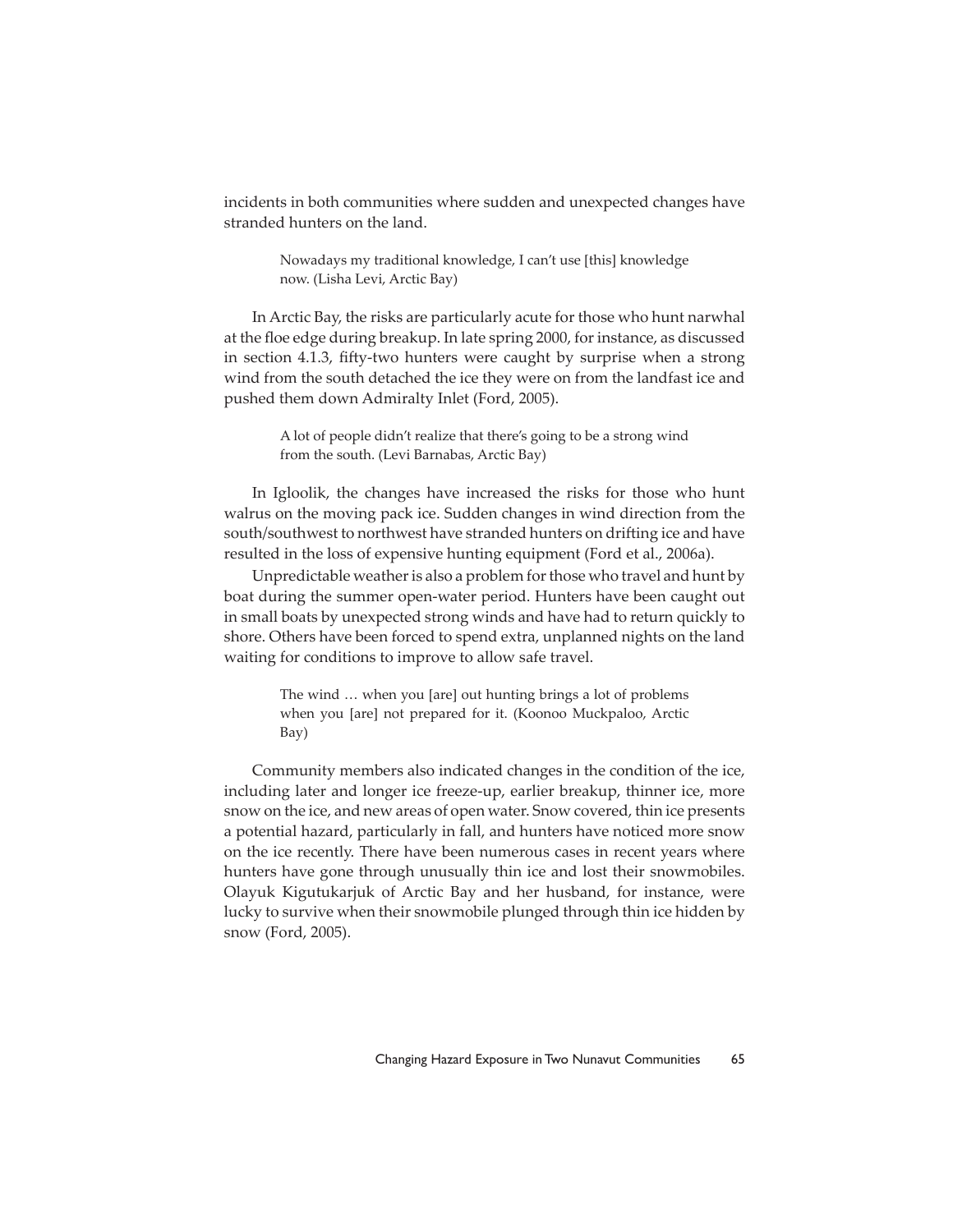Table 4. Community-observed climatic changes in Igloolik (I) and Arctic Bay (A) (after Ford et al., 2006a, b)

| Aspect of change | Reported change                                                                                                                                                                                                                                                   |  |  |
|------------------|-------------------------------------------------------------------------------------------------------------------------------------------------------------------------------------------------------------------------------------------------------------------|--|--|
| Weather          | • Increasing unpredictability—elders' predictions never<br>correct anymore (I, A)<br>• More extremes of temperature (I, A)                                                                                                                                        |  |  |
| Wind             | • Changes to the direction, strength, and frequency of the<br>wind—especially in summer $(I, A)$<br>• More unpredictable $(I, A)$<br>• Stronger wind (I, A)<br>• Change in the predominant wind direction is affecting the<br>shape of snowdrifts (Ugalurait) (I) |  |  |
| Sea ice          | • Later freeze-up, earlier breakup $(I, A)$<br>• Less stable—breaks up suddenly $(I, A)$<br>• Thinner in places $(I, A)$<br>• Takes longer to form $(I, A)$                                                                                                       |  |  |
| Snow             | • Less snow on the land $(A)$<br>• More snow on the ice in autumn (I)<br>• More blizzards (I)                                                                                                                                                                     |  |  |
| Rainfall         | • More summer rainfall (A)                                                                                                                                                                                                                                        |  |  |

#### **5. Discussion**

Independent of each other, climatic and non-climatic changes have created new hazard exposures, exacerbated old exposures, and eliminated others. In many circumstances, however, changing exposure to hazards reflects the interaction of climate and other environmental conditions with social, economic, political, and technological conditions and changes, which affect how Inuit interact with the environment. The increasing dangers posed by unpredictable weather conditions and wind are occurring in the context of more risk-taking behaviour, alterations in hunting locations, de-skilling among younger generations, and rising gas prices. For example, throughout the 1970s and 1980s floe edge narwhal hunters in Arctic Bay managed the risks of narwhal hunting using their knowledge to identify precursors to hazardous conditions, avoiding travelling during or preceding a south wind. It is only with the increasing unpredictability of the wind in recent years that accurate recognition of precursors has become difficult and risks associated with floe edge hunting have emerged.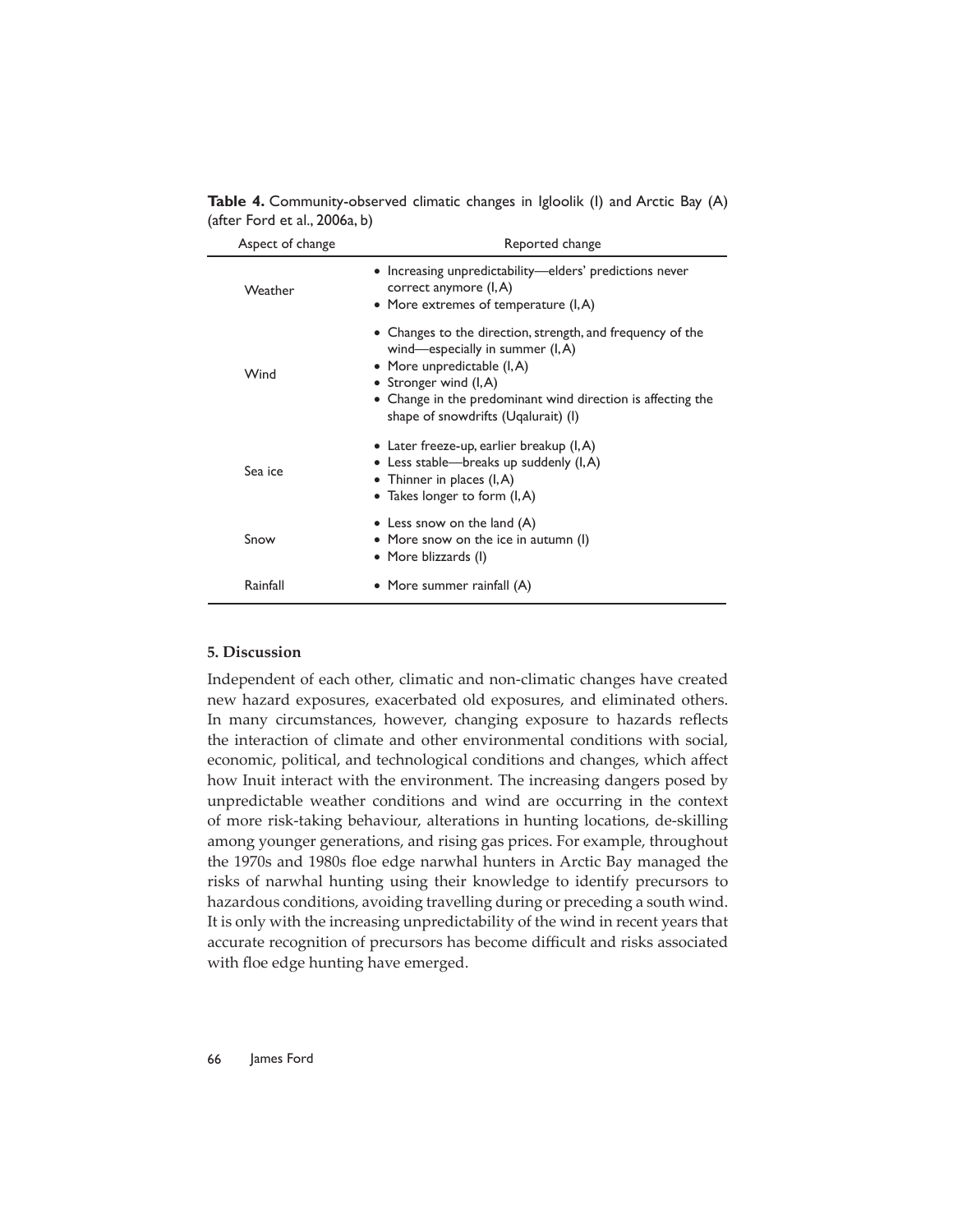The dynamic nature of exposure, conditioned by the interaction of human and environmental conditions, is also reflected in differential exposure between the two communities despite the similarity in physical conditions and observed changes in climate. Differential exposure manifests itself through the nature of those conditions that pose a hazard. In Arctic Bay, many hunting accidents and search and rescue operations occur during the summer narwhal hunt. It is during this period that reported increased unpredictability of the weather and winds have been most problematic. In Igloolik, people do not go on the ice at this time. Hazards in Igloolik are largely encountered during ice freeze-up when hunters are eager to access hunting areas on the mainland or Baffin Island, and during winter on the moving ice where walrus are hunted. Additionally, in Igloolik, hazards associated with getting lost are more frequent due to the lack of visual distinctiveness of the topography in the Igloolik region.

Important differences also emerge with regard to those factors that have altered exposure to environmental risks. In Arctic Bay, new exposures appeared in the 1970s with the beginning of the late spring floe edge narwhal hunt, the development of which can be situated in the context of the increasing importance of money in the community, the imposition of quotas, and availability of snowmobiles. There have been limited changes in the timing and location of harvesting activities in Igloolik. Technology, however, especially since the 1990s, has had a major influence of exposure in Igloolik to the extent that it has not in Arctic Bay. In Igloolik, GPS, for instance, is used widely for navigational purposes creating potential for accidents involving improper use and over-reliance. The increasing use of technology has occurred in the context of decreasing time availability for hunting, a reduction in land based skills among younger generations, the requirements of hunting with snowmobiles and motorized boats, and the perceived safety that many of these devices provide.

A number of lessons from this study can be drawn for studies looking at the impacts of future climate change on hazard exposure in Nunavut and the North in general. Firstly, climate-related stresses rarely occur in isolation from other, non-climatic stresses. The next fifty years will likely see dramatic socio-economic changes in the North with continued globalization, industrialization, and political change. These changes will be as significant as climate change, if not more so, and will exacerbate or moderate the implications of changing physical conditions. A second lesson is that these larger scale socio-economic-political processes will play out differently at the level of communities depending on their physical location, infrastructure, social dynamics, and experience with past change. Communities may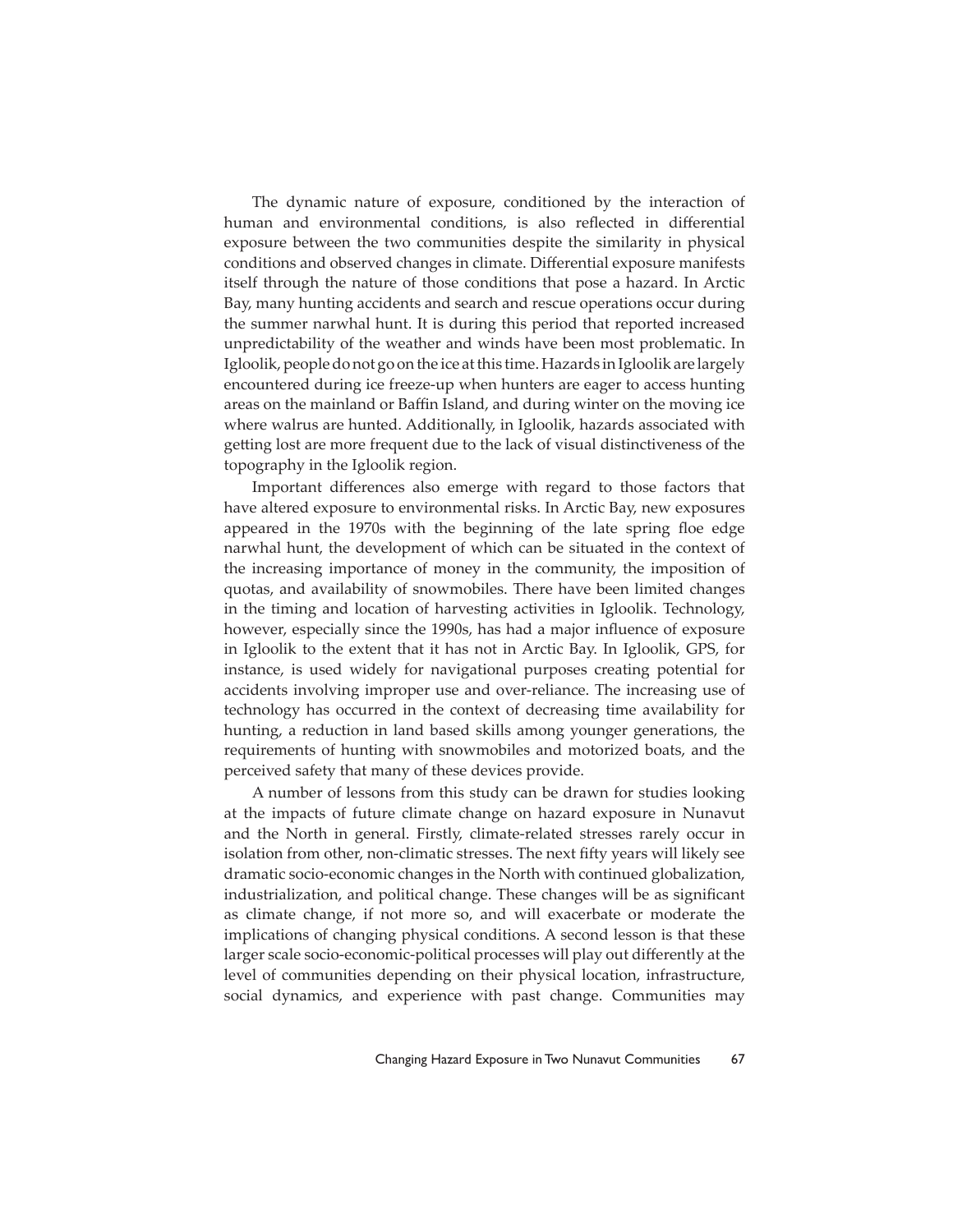therefore experience similar changes in physical conditions but the impact on hazard exposure may differ widely.

#### **Acknowledgments**

The insights and generous hospitality provided by residents of Igloolik and Arctic Bay are gratefully acknowledged, particularly the contributions of Mishak Allurut, Harry Ittusujurat, Kevin Qrunnut, Leah Otak, Kik Shappa, and John MacDonald. In southern Canada, Barry Smit, Johanna Wandel, and Lea Berrang Ford provided constructive feedback on the article. Thanks to Suzanne Belliveau and Luke Powell for figure 1. The article benefited from the insights of two anonymous reviewers. The research was supported by ArcticNet, a Seed Grant from the Integrated Management Node of the Ocean Management Research Network, the International Polar Year CAVIAR project, and the Social Sciences and Humanities Research Council of Canada. The research was conducted under Nunavut Research Institute License #0203204N-M.

#### **Author**

**James D. Ford** is a postdoctoral fellow in geography at McGill University.

#### **References Cited**

- Anders, G. 1965. Northern Foxe Basin: An area economic survey. Industrial Division, Northern Affairs Administration Branch, Department of Northern Affairs & National Resources, Ottawa, 139.
- Aporta, C. 2002. Life on the ice: Understanding the codes of a changing environment. *Polar Record* 38:341–354.
- Aporta, C. 2004. Routes, trails and tracks: Trail breaking among the Inuit of Igloolik. *Inuit Studies* 28:9–38.
- Aporta, C. and Higgs, E. 2005. Satellite culture: Global Positioning Systems, Inuit wayfinding, and the need for a new account of technology. *Current Anthropology* 46:729–753.
- Beaubier, P. H., Bradely, J. M. and Vestey, J. G. 1970. *Human adaptability report (Igloolik, N.W.T.)*. International Biological Programme.
- Bisset, D. 1965. Recent changes in the life of the Igloolik Eskimos. *The Albertan Geographer* 1:12–16.
- Brody, H. 1976a. Inuit land use in northern Baffin Island and northern Foxe Basin. In Freeman, M. R. (ed.), *Inuit land use and occupancy project*, Thorn Press Limited Ottawa, 153-172.
- Brody, H. 1976b. Inummariit: The real Eskimos. In Freeman, M. R. (ed.), *Inuit land use*  and occupancy project, Thorn Press Limited, Ottawa, 223-226.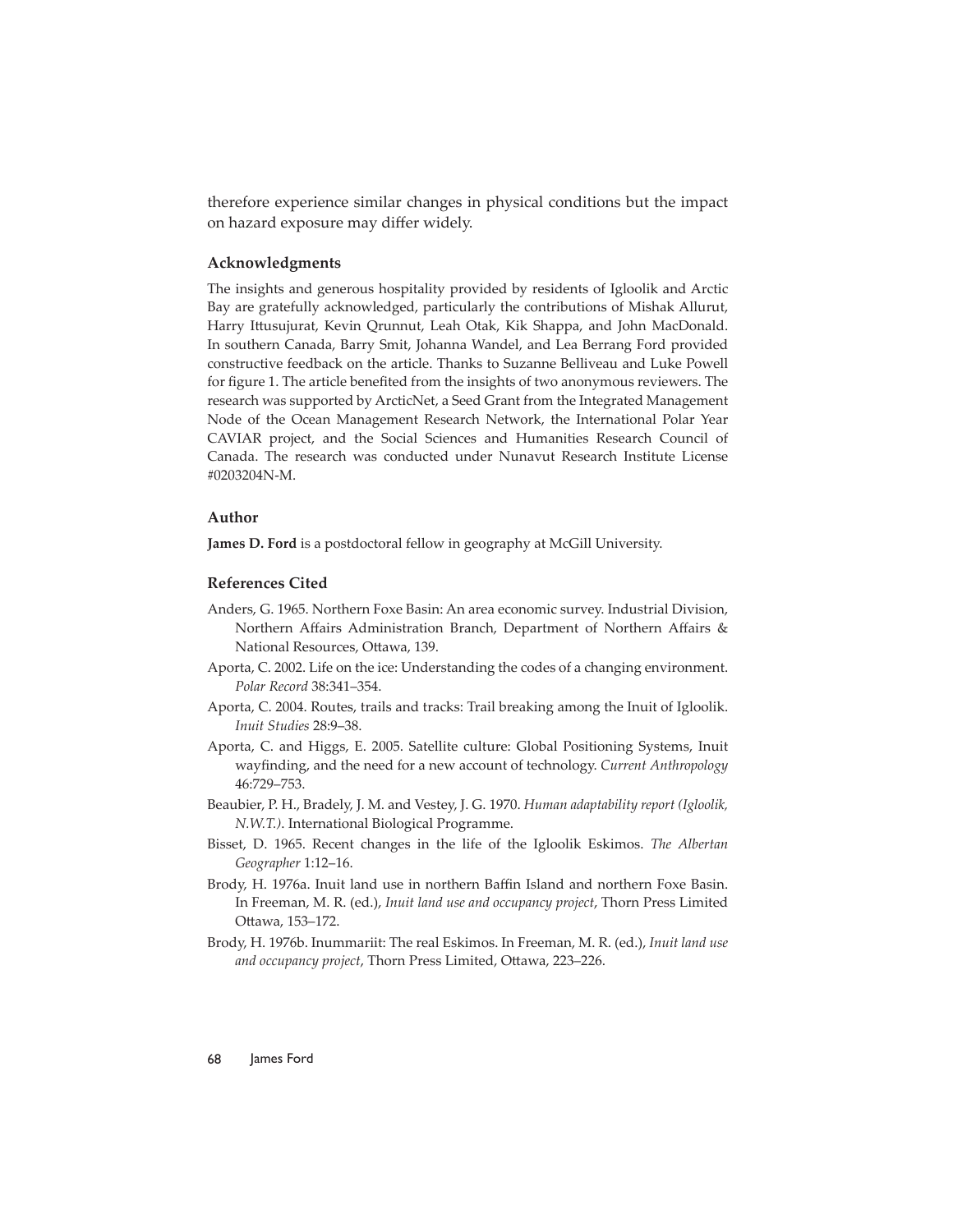- Burgess, M., Desrochers, D. T. and Taylor, A. E. 2000. Potential changes in thaw depth and settlement for three locations in the Mackenzie valley. In Dyke, L. D. and Brooks, G. R. (eds.), T*he physical environment of the Mackenzie Valley, Northwest Territories: A base line for the assessment of environmental change*, Geological Survey of Canada Bulletin 547:187–196.
- Cohen, S. 1997. What if and so what in northwest Canada: Could climate change make a difference to the future of the Mackenzie Basin? Arctic 50:293-307.
- Condon, R., Collings, P. and Wenzel, G. 1995. The best part of life: Subsistence hunting, ethnicity, and economic development among young adult Inuit males. *Arctic* 48: 31–46.
- Crowe, K.J. 1969. *A cultural geography of Northern Foxe Basin, NWT*. Northern Science Group: Department of Indian and Northern Development, 130.
- Damas, D. 2002. *Arctic migrants / Arctic villagers*. McGill-Queens University Press, 277.
- DSD. 2002. *The Nanisivik legacy in Arctic Bay: A socio-economic impact study.* Prepared for Department of Sustainable Development Government of Nunavut by Brubacher Associates, Ottawa, 113.
- Dumas, J., Flato, G. and Brown, R. D. 2006. Future projections of landfast ice thickness and duration in the Canadian Arctic. *Journal of Climate* 19(20): 5175–89.
- Ford, J. 2005. Living with change in the Arctic. *World Watch* September / October: 18–21.
- Ford, J. 2006a. Sensitivity of hunters to hazards associated with climate change: Iglulingmiut perspectives. In Oakes, J. and Riewe, R. (eds.), *Climate change:*  Linking traditional and scientific knowledge, Aboriginal Issues Press, Winnipeg, Manitoba, 202–235.
- Ford, J. 2006b. Vulnerability of Arctic Bay narwhal hunter to climate change. In Oakes, J. and Riewe, R. (eds.), *Climate change: Linking traditional and scientific knowledge*, Aboriginal Issues Press, Winnipeg, Manitoba, 236–254.
- Ford, J. 2007. On the frontline of our changing climate: How Inuit in the Canadian Arctic are weathering the challenges of a warmer world. *Weatherwise* July / August: 1–6.
- Ford, J., MacDonald, J., Smit, B. and Wandel, J. 2006a. Vulnerability to climate change in Igloolik, Nunavut: What we can learn from the past and present. *Polar Record*  42:1–12.
- Ford, J., Pearce, T., Smit, B., Wandel, J., Allurut, M., Shappa, K., Ittusujurat, H. and Qrunnut, K. 2007. Reducing vulnerability to climate change in the Arctic: the case of Nunavut, Canada. *Arctic* 60:150–166.
- Ford, J. and Smit, B. 2004. A framework for assessing the vulnerability of communities in the Canadian Arctic to risks associated with climate change. *Arctic* 57: 389–400.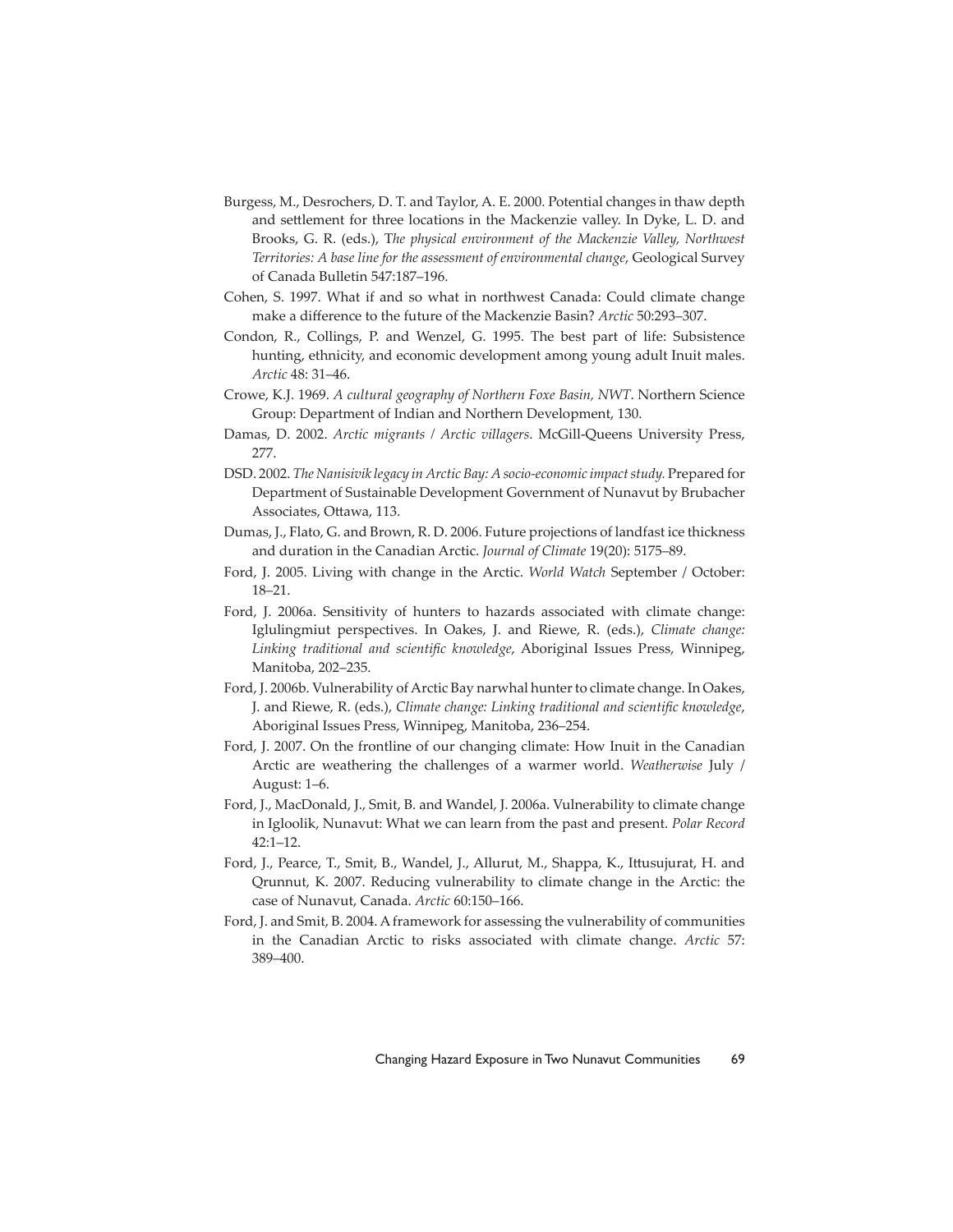- Ford, J., Smit, B. and Wandel, J. 2006b. Vulnerability to climate change in the Arctic: A case study from Arctic Bay, Canada. *Global Environmental Change* 16:145–160.
- Freeman, M. R., Bogoslovskaya, L., Caulfield, R., Egede, I., Krupnik, I. and Stevenson, M. G. 1998. *Inuit, whaling, and sustainability*. Altamira Press, Walnut Creek, CA, 208.
- Furgal, C. and Seguin, J. 2006. Climate change, health, and vulnerability in Canadian northern Aboriginal communities. *Environmental Health Perspectives* 114, 1964–1970.
- Gearhead, S., Matumeak, W., Angutikjuaq, I., Maslanik, J. A., Huntington, H., Leavitt, J., Kagak, D., Tigullaraq G., and Barry, R. G. 2006. "It's not that simple": A collaborative comparison of sea ice environments, their uses, observed changes, and adaptations in Barrow, Alaska, USA, and Clyde River, Nunavut, Canada. *Ambio* 35:203–211.
- George, J. 2000. Helicopters rescue 52 Arctic Bay residents. *Nunatsiaq New*s, Iqaluit.
- Henshaw, A. 2007. Pausing along the journey: Learning landscapes, environmental change and place names amongst the Sikusilarmiut. *Arctic Anthropology* 43: 52–66.
- Huntington, H., Fox, S., Berkes, F. and Krupnik, I. 2005. *The changing Arctic: Indigenous perspectives*. Arctic Climate Impact Assessment Scientific Report, Cambridge University Press, Cambridge, 61–98.
- Kemper, J. B. 1980. *History of use of narwhal and beluga by Inuit in the Canadian eastern Arctic including changes in hunting methods and regulations*. Report of the International Whaling Commission 30, 481–492.
- Krupnik, I. and Jolly, D. 2002. *The Earth is faster now: Indigenous observations of climate change*. Arctic Research Consortium of the United States, Fairbanks, Alaska, 384.
- Mary-Rousselliere. 1984. Iglulik. In Damas, D. (ed.), *Handbook of North American Indians*, Smithsonian Institution, Washington, 431–446.
- McLeman, R. and Smit, B. 2006. Vulnerability to climate change hazards and risks: Crop and flood insurance. *The Canadian Geographer* 50(2): 217-226.
- Moore, G. K. W. 2006. Reduction in seasonal sea ice concentration surrounding southern Baffin. *Geophsical Research Letters* 33, L20501.
- MSC. 2004. *Reducing the risk of hunting and fi shing at the ice edge*. MSC Atmospheric and Climate Science: Research Making a Difference, Atmospheric and Climate Science Directorate, Meteorological Service of Canada, Downsveiw, Ontario, 33–34.
- Nelson, F. E., Anisimov, O. A. and Shiklomanov, N. I. 2002. Climate change and hazard zonation in the circum-Arctic permafrost regions. *Natural Hazards* 26:203–225.